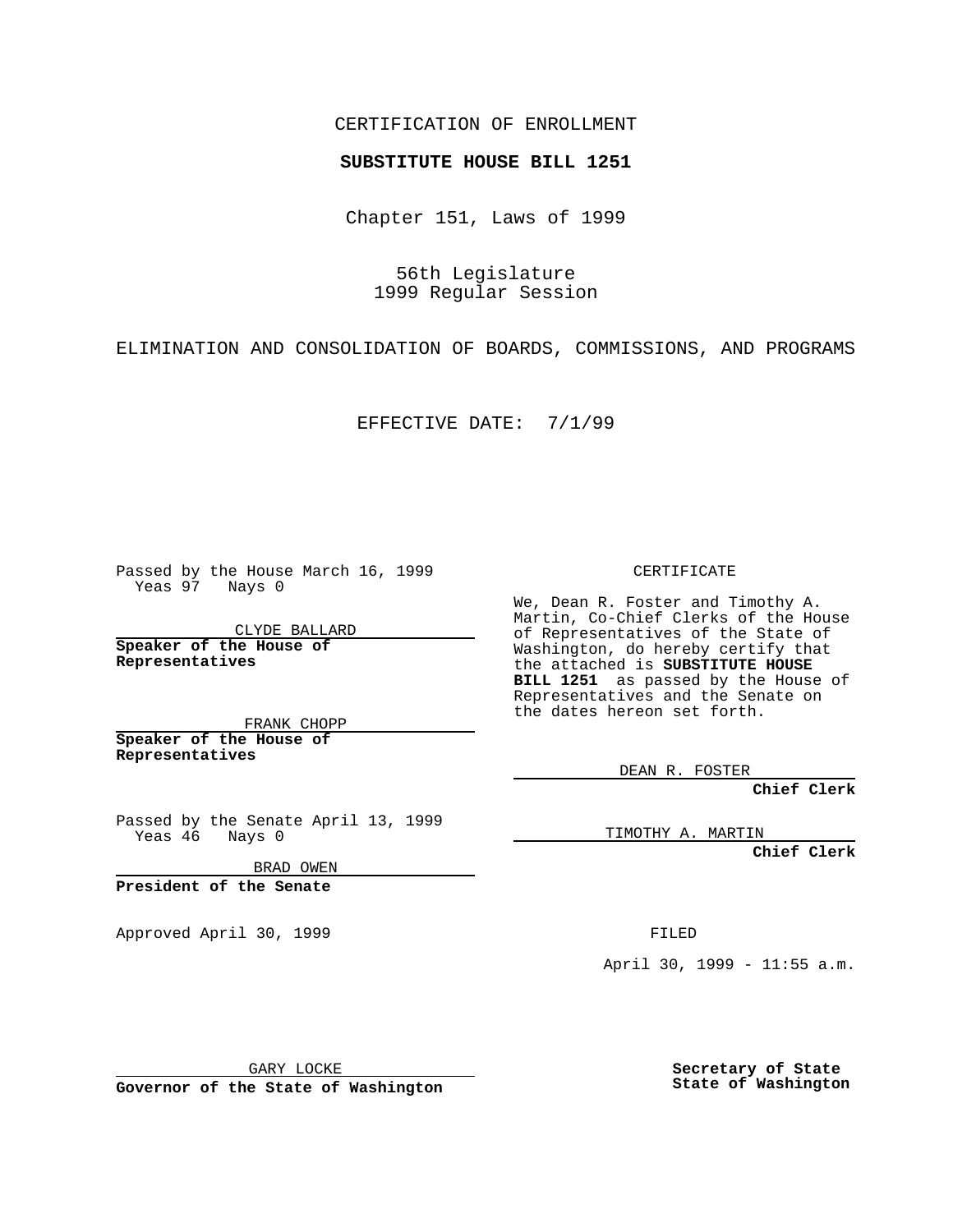## **SUBSTITUTE HOUSE BILL 1251** \_\_\_\_\_\_\_\_\_\_\_\_\_\_\_\_\_\_\_\_\_\_\_\_\_\_\_\_\_\_\_\_\_\_\_\_\_\_\_\_\_\_\_\_\_\_\_

\_\_\_\_\_\_\_\_\_\_\_\_\_\_\_\_\_\_\_\_\_\_\_\_\_\_\_\_\_\_\_\_\_\_\_\_\_\_\_\_\_\_\_\_\_\_\_

Passed Legislature - 1999 Regular Session

#### **State of Washington 56th Legislature 1999 Regular Session**

**By** House Committee on State Government (originally sponsored by Representatives Miloscia, Ericksen, O'Brien, Cooper, D. Schmidt, Bush, Esser, Kessler, Poulsen, McIntire, Lambert, H. Sommers, Wood, Conway, Rockefeller, Fortunato and Lantz; by request of Governor Locke)

Read first time 02/19/1999.

 AN ACT Relating to the elimination and consolidation of boards, commissions, and programs; amending RCW 18.28.010, 18.28.080, 18.28.090, 18.28.100, 18.28.110, 18.28.120, 18.28.130, 18.28.140, 18.28.150, 18.28.165, 18.28.190, 18.135.030, 18.138.070, 43.43.705, 43.43.785, 43.43.800, 43.63A.245, 43.220.040, 43.220.190, 43.220.210, 43.220.240, 75.30.050, 75.30.130, 79.72.020, 79.72.030, 79.72.040, and 79.72.050; adding a new section to chapter 43.70 RCW; creating new sections; repealing RCW 18.28.020, 18.28.030, 18.28.040, 18.28.045, 18.28.050, 18.28.060, 18.28.070, 18.28.160, 18.28.170, 18.28.230, 18.28.240, 18.138.120, 18.175.010, 18.175.020, 18.175.025, 18.175.027, 18.175.030, 18.175.040, 18.175.050, 18.175.060, 18.175.070, 18.175.080, 28C.20.010, 28C.20.020, 28C.20.030, 41.52.010, 41.52.020, 41.52.030, 41.52.040, 41.52.050, 41.52.060, 41.52.070, 42.17.261, 43.31.855, 43.31.857, 43.38.010, 43.38.020, 43.38.030, 43.38.040, 43.43.790, 43.43.795, 43.63A.260, and 70.95H.020; repealing 1996 c 316 s 2 (uncodified); providing an effective date; and declaring an emergency.

BE IT ENACTED BY THE LEGISLATURE OF THE STATE OF WASHINGTON:

- 
- **PART 1**

#### **REGULATION OF DEBT ADJUSTERS**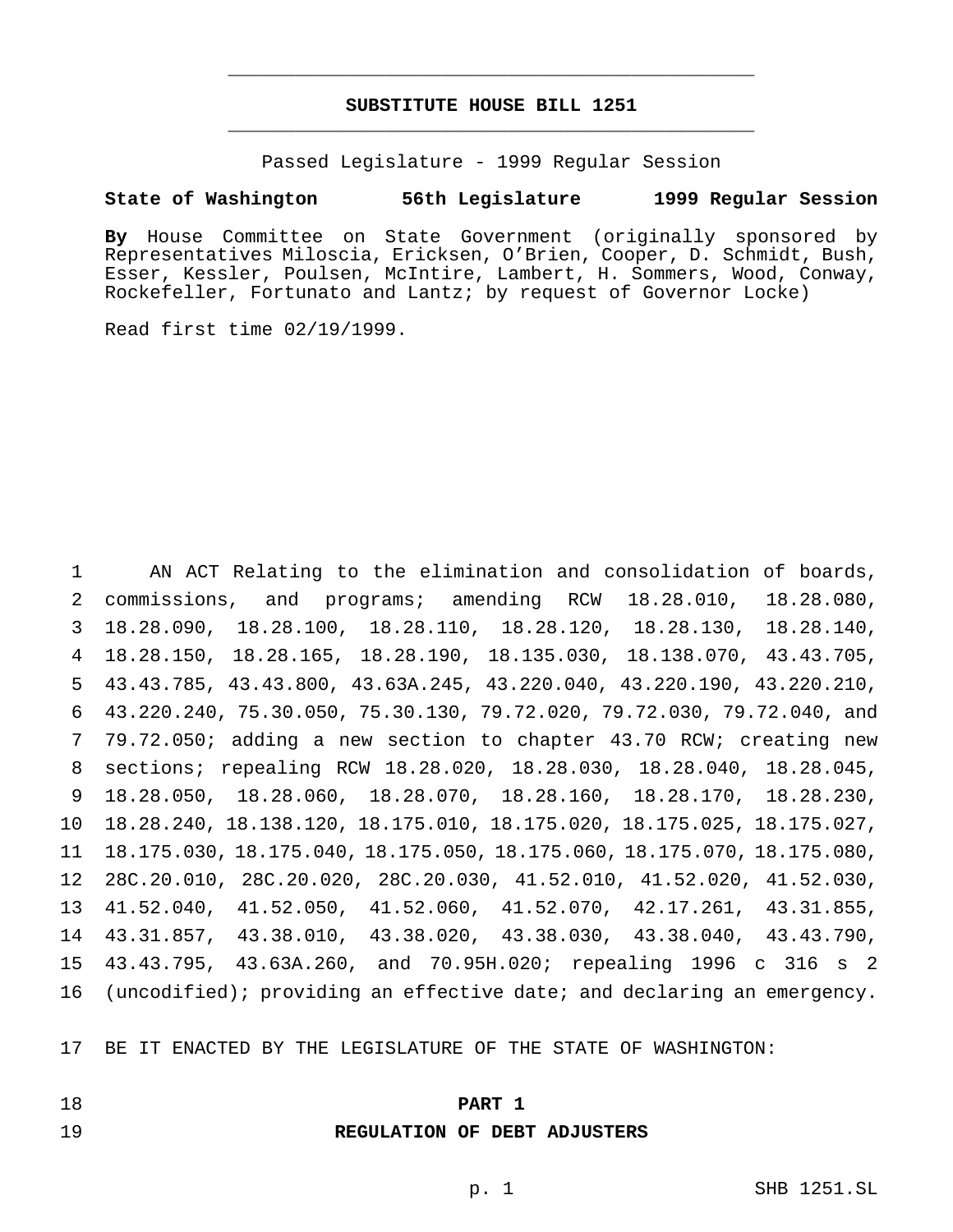**Sec. 101.** RCW 18.28.010 and 1979 c 156 s 1 are each amended to read as follows:

 Unless a different meaning is plainly required by the context, the following words and phrases as hereinafter used in this chapter shall have the following meanings:

 (1) "Debt adjusting" means the managing, counseling, settling, adjusting, prorating, or liquidating of the indebtedness of a debtor, or receiving funds for the purpose of distributing said funds among creditors in payment or partial payment of obligations of a debtor.

 (2) "Debt adjuster", which includes any person known as a debt pooler, debt manager, debt consolidator, debt prorater, or credit 12 counselor, is any person engaging in or holding himself or herself out as engaging in the business of debt adjusting for compensation. The term shall not include:

 (a) Attorneys at law, escrow agents, accountants, broker-dealers in securities, or investment advisors in securities, while performing 17 services solely incidental to the practice of their professions;

 (b) Any person, partnership, association, or corporation doing business under and as permitted by any law of this state or of the 20 United States relating to banks, ((small loan companies, industrial)) 21 consumer finance businesses, consumer loan companies, trust companies, mutual savings banks, savings and loan associations, building and loan associations, credit unions, crop credit associations, development credit corporations, industrial development corporations, title insurance companies, or insurance companies;

 (c) Persons who, as employees on a regular salary or wage of an employer not engaged in the business of debt adjusting, perform credit 28 services for their employer;

 (d) Public officers while acting in their official capacities and persons acting under court order;

 (e) Any person while performing services incidental to the dissolution, winding up or liquidation of a partnership, corporation, or other business enterprise;

 (f) Nonprofit organizations dealing exclusively with debts owing from commercial enterprises to business creditors;

 (g) Nonprofit organizations engaged in debt adjusting and which do not assess against the debtor a service charge in excess of fifteen dollars per month.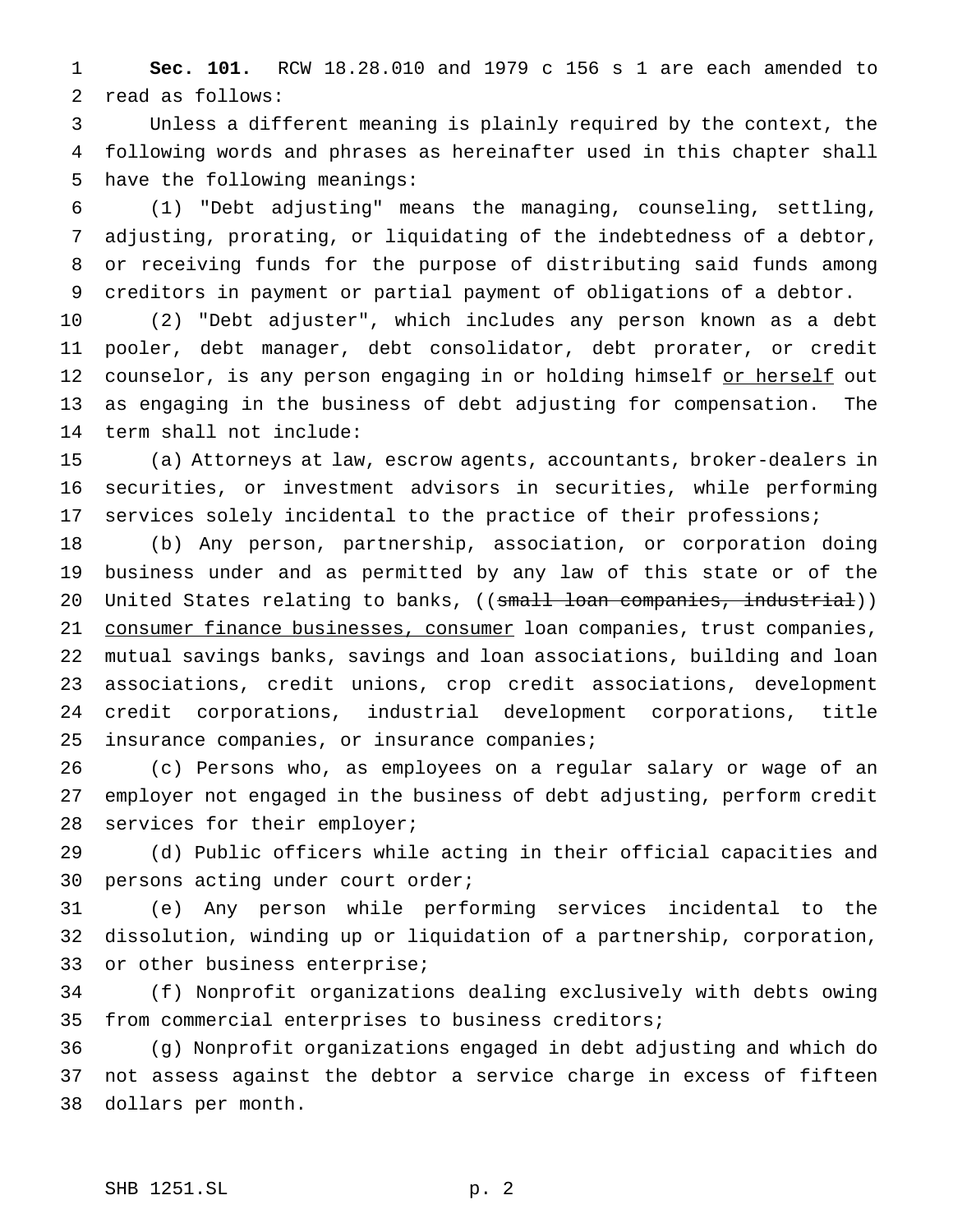(3) "Debt adjusting agency" is any partnership, corporation, or association engaging in or holding itself out as engaging in the business of debt adjusting.

 (((4) "License" means a debt adjuster license or debt adjusting agency license issued under the provisions of this chapter.

 (5) "Licensee" means a debt adjuster or debt adjusting agency to whom a license has been issued under the provisions of this chapter.

8 (6) "Director" means the director of the department of licensing.)

 **Sec. 102.** RCW 18.28.080 and 1979 c 156 s 4 are each amended to read as follows:

11 (1) By contract a ((<del>licensee</del>)) debt adjuster may charge a reasonable fee for debt adjusting services. The total fee for debt adjusting services may not exceed fifteen percent of the total debt listed by the debtor on the contract. The fee retained by the 15 ((<del>licensee</del>)) debt adjuster from any one payment made by or on behalf of 16 the debtor may not exceed fifteen percent of the payment ( $\div$  PROVIDED, 17 That the licensee)). The debt adjuster may make an initial charge of up to twenty-five dollars which shall be considered part of the total fee. If an initial charge is made, no additional fee may be retained which will bring the total fee retained to date to more than fifteen percent of the total payments made to date. No fee whatsoever shall be applied against rent and utility payments for housing.

 In the event of cancellation or default on performance of the contract by the debtor prior to its successful completion, the 25 ((<del>licensee</del>)) debt adjuster may collect in addition to fees previously received, six percent of that portion of the remaining indebtedness listed on said contract which was due when the contract was entered into, but not to exceed twenty-five dollars.

29 (2) A ((<del>licensee</del>)) debt adjuster shall not be entitled to retain any fee until notifying all creditors listed by the debtor that the 31 debtor has engaged the ((<del>licensee</del>)) debt adjuster in a program of debt adjusting.

 **Sec. 103.** RCW 18.28.090 and 1967 c 201 s 9 are each amended to read as follows:

35 If a ((<del>licensee</del>)) debt adjuster contracts for, receives or makes any charge in excess of the maximums permitted by this chapter, except 37 as the result of an accidental and bona fide error, the  $((\text{tieensee's}))$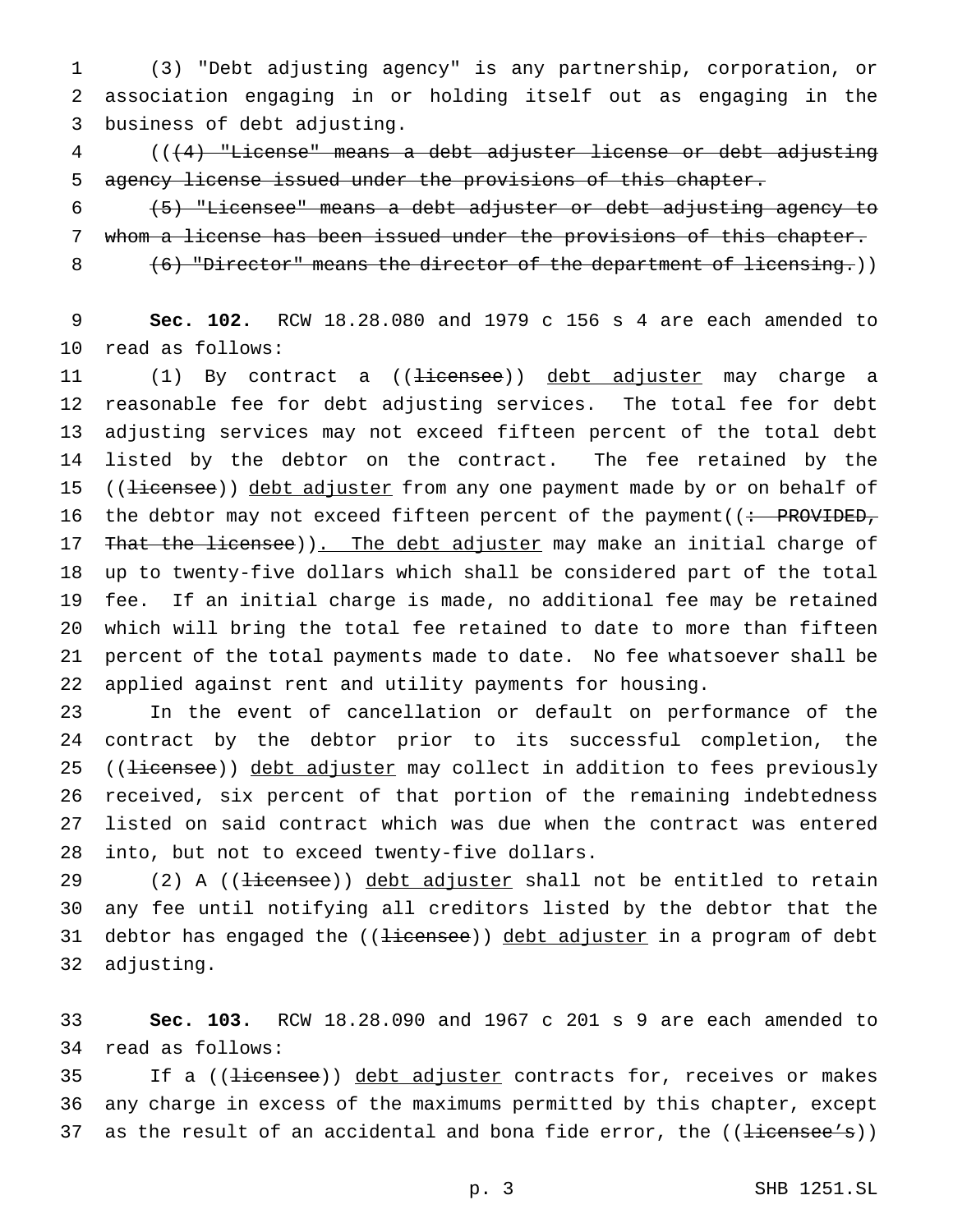1 debt adjuster's contract with the debtor shall be void and the 2 ((<del>licensee</del>)) debt adjuster shall return to the debtor the amount of all 3 payments received from the debtor or on ((his)) the debtor's behalf and not distributed to creditors.

 **Sec. 104.** RCW 18.28.100 and 1979 c 156 s 5 are each amended to read as follows:

7 Every contract between a ((<del>licensee</del>)) debt adjuster and a debtor shall:

 (1) List every debt to be handled with the creditor's name and disclose the approximate total of all known debts;

 (2) Provide in precise terms payments reasonably within the ability of the debtor to pay;

 (3) Disclose in precise terms the rate and amount of all of the 14 ((<del>licensee's</del>)) debt adjuster's charges and fees;

 (4) Disclose the approximate number and amount of installments required to pay the debts in full;

17 (5) Disclose the name and address of the ((<del>licensee</del>)) debt adjuster and of the debtor;

19 (6) Provide that the ((<del>licensee</del>)) debt adjuster shall notify the debtor, in writing, within five days of notification to the 21 ((<del>licensee</del>)) debt adjuster by a creditor that the creditor refuses to 22 accept payment pursuant to the contract between the ((<del>licensee</del>)) debt 23 adjuster and the debtor;

 (7) Contain the following notice in ten point boldface type or larger directly above the space reserved in the contract for the signature of the buyer: NOTICE TO DEBTOR:

 (a) Do not sign this contract before you read it or if any spaces intended for the agreed terms are left blank.

 (b) You are entitled to a copy of this contract at the time you sign it.

 (c) You may cancel this contract within three days of signing by sending notice of cancellation by certified mail return receipt 33 requested to the debt adjuster at his or her address shown on the contract, which notice shall be posted not later than midnight of the third day (excluding Sundays and holidays) following your signing of the contract; and

 (8) Contain such other and further provisions or disclosures as 38 ((the director shall determine)) are necessary for the protection of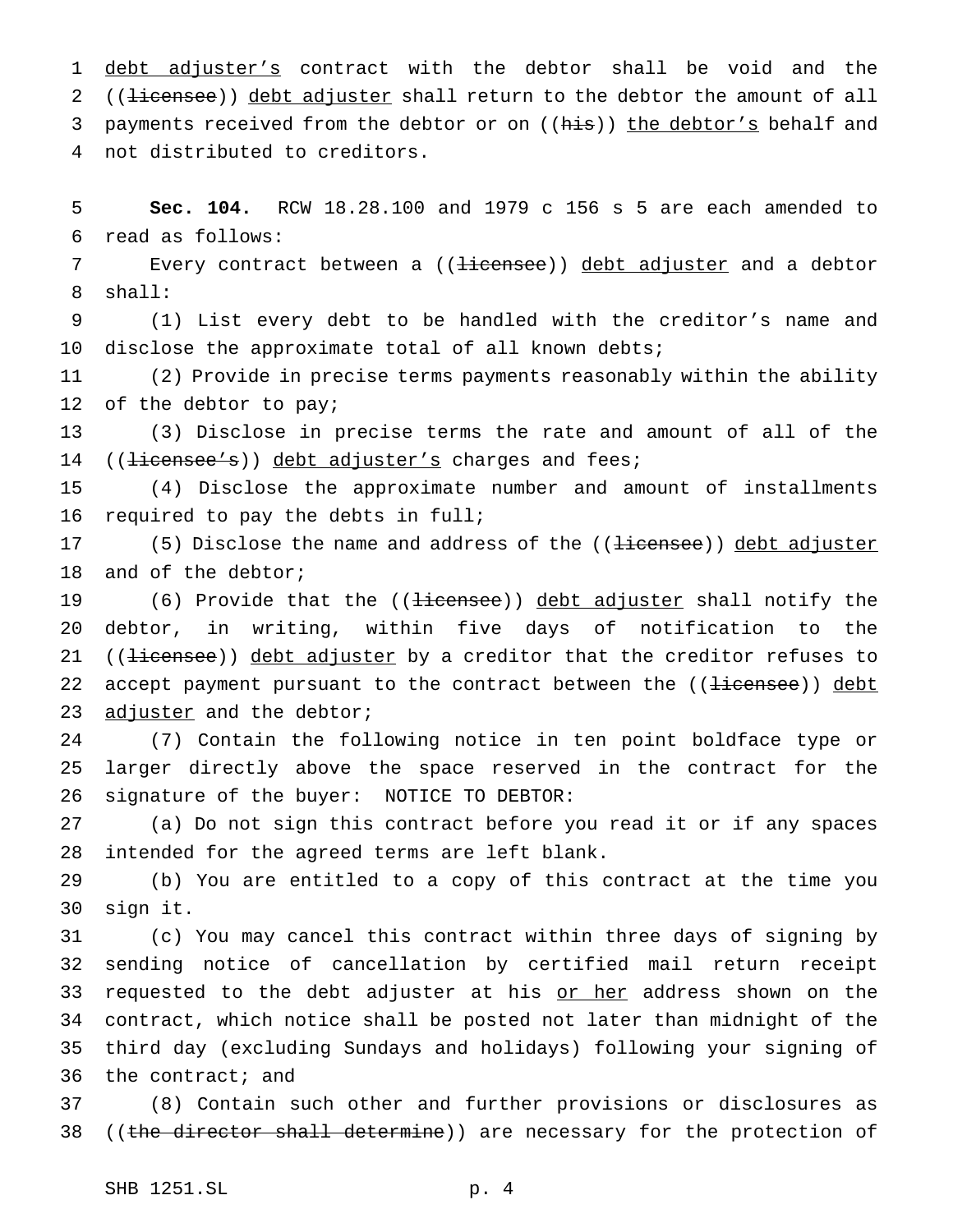1 the debtor and the proper conduct of business by the ((<del>licensee</del>)) debt adjuster.

 **Sec. 105.** RCW 18.28.110 and 1979 c 156 s 6 are each amended to read as follows:

5 Every ((<del>licensee</del>)) debt adjuster shall perform the following functions:

 (1) Make a permanent record of all payments by debtors, or on the debtors' behalf, and of all disbursements to creditors of such debtors, and shall keep and maintain in this state all such records, and all payments not distributed to creditors. No person shall intentionally make any false entry in any such record, or intentionally mutilate, destroy or otherwise dispose of any such record. Such records shall at 13 all times be open for inspection by the ((director or his)) attorney 14 general or the attorney general's authorized agent, and shall be preserved as original records or by microfilm or other methods of 16 duplication (( $\alpha$  deceptable to the director,)) for at least six years after making the final entry therein.

 (2) Deliver a completed copy of the contract between the 19 ((<del>licensee</del>)) debt adjuster and a debtor to the debtor immediately after the debtor executes the contract, and sign the debtor's copy of such contract.

 (3) Unless paid by check or money order, deliver a receipt to a debtor for each payment within five days after receipt of such payment. (4) Distribute to the creditors of the debtor at least once each forty days after receipt of payment during the term of the contract at least eighty-five percent of each payment received from the debtor.

 (5) At least once every month render an accounting to the debtor which shall indicate the total amount received from or on behalf of the debtor, the total amount paid to each creditor, the total amount which any creditor has agreed to accept as payment in full on any debt owed 31 ( $(him)$ ) the creditor by the debtor, the amount of charges deducted, and 32 any amount held in trust. The ((<del>licensee</del>)) debt adjuster shall in addition render such an account to a debtor within ten days after written demand.

 (6) Notify the debtor, in writing, within five days of notification 36 to the ((<del>licensee</del>)) debt adjuster by a creditor that the creditor refuses to accept payment pursuant to the contract between the 38 ((<del>licensee</del>)) debt adjuster and the debtor.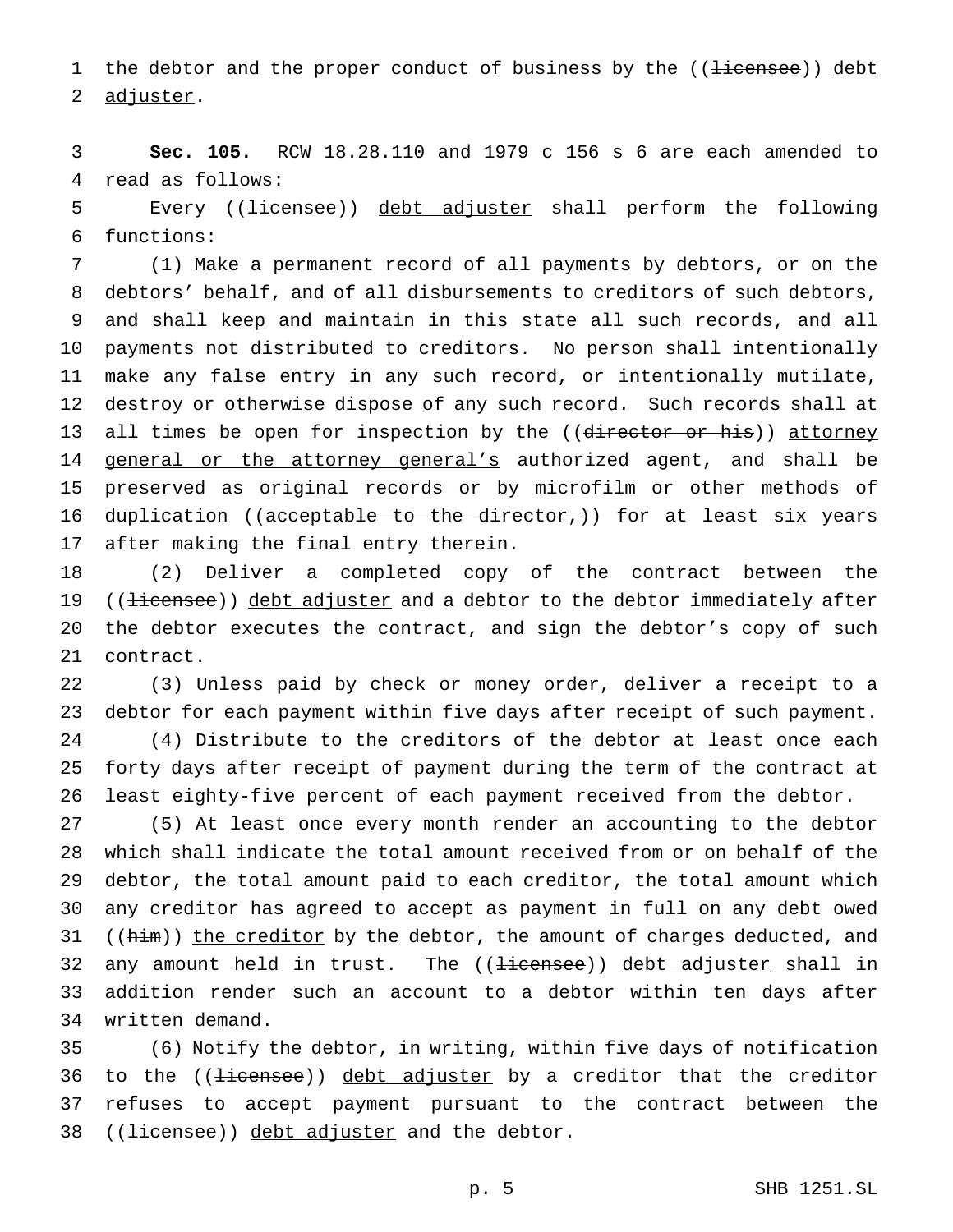(((7) Furnish the director with all contracts, assignments, and forms as described in RCW 18.28.030 which are currently in use.))

 **Sec. 106.** RCW 18.28.120 and 1967 c 201 s 12 are each amended to read as follows:

5 A ((<del>licensee</del>)) debt adjuster shall not:

 (1) Take any contract, or other instrument which has any blank spaces when signed by the debtor;

 (2) Receive or charge any fee in the form of a promissory note or other promise to pay or receive or accept any mortgage or other security for any fee, whether as to real or personal property;

(3) Lend money or credit;

 (4) Take any confession of judgment or power of attorney to confess judgment against the debtor or appear as the debtor in any judicial proceedings;

 (5) Take, concurrent with the signing of the contract or as a part of the contract or as part of the application for the contract, a release of any obligation to be performed on the part of the 18 ((<del>licensee</del>)) debt adjuster;

19 (6) Advertise ((his)) services, display, distribute, broadcast or 20 televise, or permit ((his)) services to be displayed, advertised, distributed, broadcasted or televised in any manner whatsoever wherein any false, misleading or deceptive statement or representation with 23 regard to the services to be performed by the ((licensee)) debt 24  $\frac{adjuster}{i}$ , or the charges to be made therefor, is made;

 (7) Offer, pay, or give any cash, fee, gift, bonus, premiums, reward, or other compensation to any person for referring any 27 prospective customer to the ((<del>licensee</del>)) debt adjuster;

 (8) Receive any cash, fee, gift, bonus, premium, reward, or other compensation from any person other than the debtor or a person in the debtor's behalf in connection with his or her activities as a 31 ((<del>licensee</del>)) debt adjuster; or

32 (9) Disclose to anyone((<del>, other than the director or his agent,</del>)) 33 the debtors who have contracted with the ((<del>licensee</del>)) debt adjuster; 34 nor shall the ((<del>licensee</del>)) debt adjuster disclose the creditors of a 35 debtor to anyone other than: (a) The debtor( $(\tau)$ ) i or (b) ((the 36 director or his agent, or  $(e)$ ) another creditor of the debtor and then only to the extent necessary to secure the cooperation of such a creditor in a debt adjusting plan.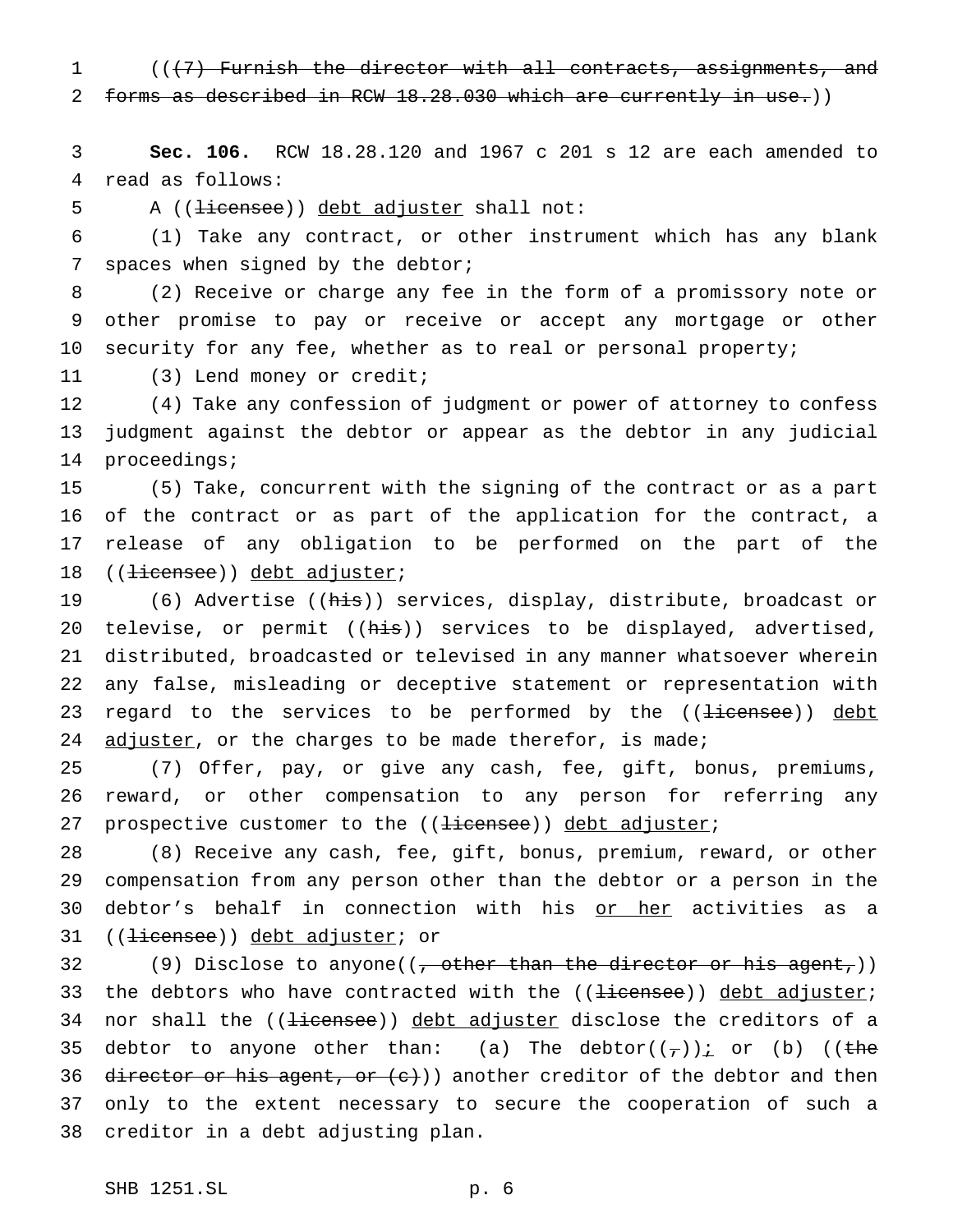**Sec. 107.** RCW 18.28.130 and 1967 c 201 s 13 are each amended to read as follows:

 Without limiting the generality of the foregoing and other 4 applicable laws, the ((<del>licensee</del>)) debt adjuster, manager or an employee 5 of ((a licensee)) the debt adjuster shall not:

 (1) Prepare, advise, or sign a release of attachment or garnishment, stipulation, affidavit for exemption, compromise agreement or other legal or court document, nor furnish legal advice or perform legal services of any kind;

10 (2) Represent that he or she is authorized or competent to furnish legal advice or perform legal services;

 (3) Assume authority on behalf of creditors or a debtor or accept a power of attorney authorizing it to employ or terminate the services of any attorney or to arrange the terms of or compensate for such services; or

 (4) Communicate with the debtor or creditor or any other person in the name of any attorney or upon the stationery of any attorney or prepare any form or instrument which only attorneys are authorized to prepare.

 **Sec. 108.** RCW 18.28.140 and 1967 c 201 s 14 are each amended to read as follows:

 Nothing in this chapter shall be construed as prohibiting the 23 assignment of wages by a debtor to a ((<del>licensee</del>)) debt adjuster, if such assignment is otherwise in accordance with the law of this state.

 **Sec. 109.** RCW 18.28.150 and 1979 c 156 s 8 are each amended to read as follows:

27 (1) Any payment received by a ((<del>licensee</del>)) debt adjuster from or on 28 behalf of a debtor shall be held in trust by the ((<del>licensee</del>)) debt 29 adjuster from the moment it is received. The ((<del>licensee</del>)) debt 30 adjuster shall not commingle such payment with ((his)) the debt 31 adjuster's own property or funds, but shall maintain a separate trust account and deposit in such account all such payments received. All disbursements whether to the debtor or to the creditors of the debtor, 34 or to the  $($  ( $\frac{1}{1}$   $\frac{1}{1}$   $\frac{1}{1}$   $\frac{1}{1}$   $\frac{1}{1}$   $\frac{1}{1}$   $\frac{1}{1}$   $\frac{1}{1}$   $\frac{1}{1}$   $\frac{1}{1}$   $\frac{1}{1}$   $\frac{1}{1}$   $\frac{1}{1}$   $\frac{1}{1}$   $\frac{1}{1}$   $\frac{1}{1}$   $\frac{1}{1}$   $\frac{1}{1}$   $\frac{1}{1}$   $\frac{1}{1}$   $\frac$  (2) In the event that the debtor cancels or defaults on the 36 contract between the debtor and the ((<del>licensee</del>)) debt adjuster, the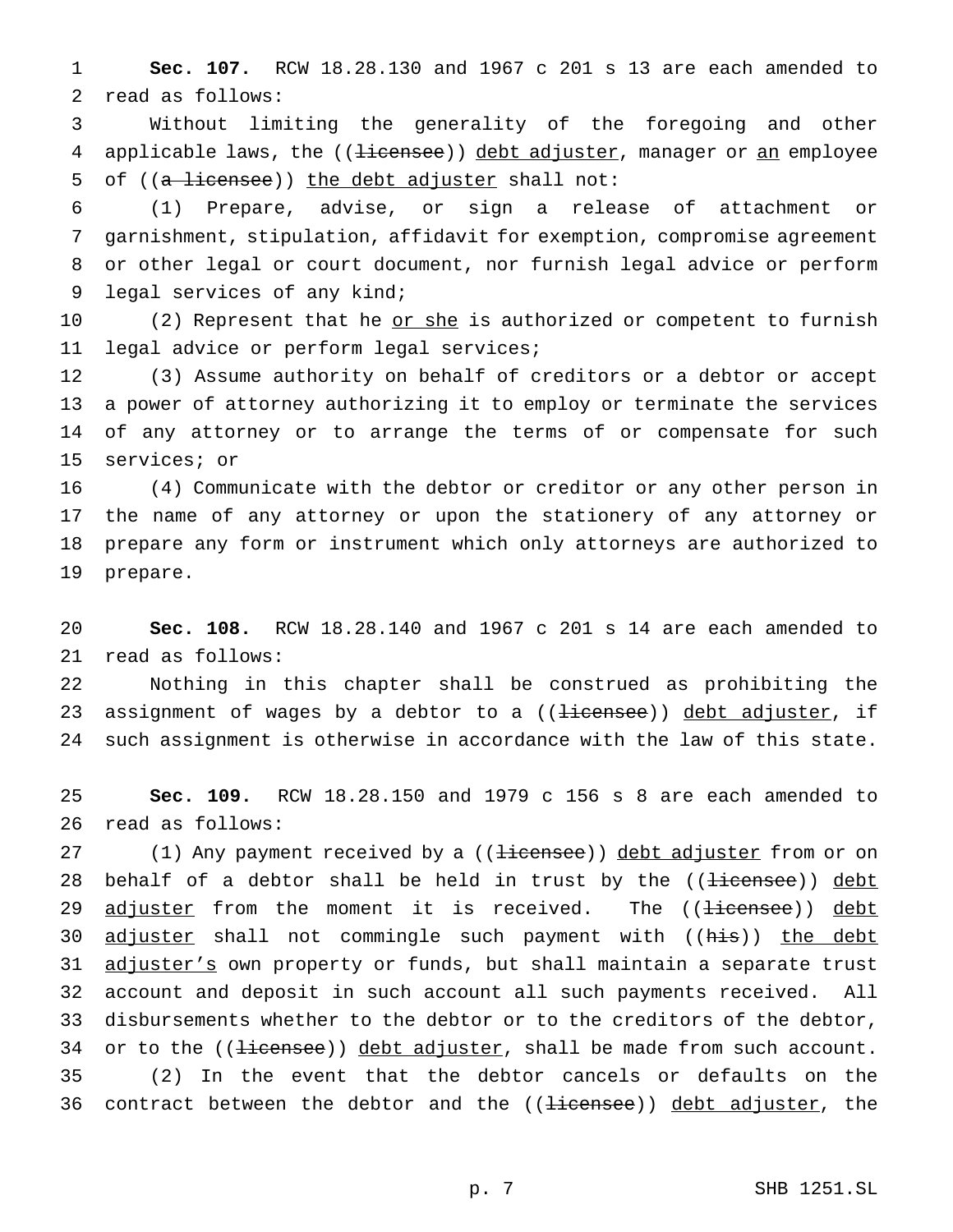1 ((<del>licensee</del>)) debt adjuster shall close out the debtor's trust account 2 in the following manner:

3 (a) The ((<del>licensee</del>)) debt adjuster may take from the account that 4 amount necessary to satisfy any fees, other than any cancellation or 5 default fee, authorized by this chapter.

6 (b) After deducting the fees provided in subsection (2)(a) of this 7 section, the ((<del>licensee</del>)) debt adjuster shall distribute the remaining 8 amount in the account to the creditors of the debtor. The distribution 9 shall be made within five days of the demand therefor by the debtor, 10 but if the debtor fails to make the demand, then the ((licensee)) debt 11 adjuster shall make the distribution within thirty days of the date of 12 cancellation or default.

13 **Sec. 110.** RCW 18.28.165 and 1979 c 156 s 7 are each amended to 14 read as follows:

15 For the purpose of discovering violations of this chapter or 16 securing information lawfully required ((by him hereunder, the 17 director)) under this chapter, the office of the attorney general may 18 at any time( $\left(\frac{1}{1}\right)$  either personally or by a person or persons duly 19 designated by him,  $(i)$ : Investigate the debt adjusting business and 20 examine the books, accounts, records, and files used ((therein, of 21 every licensee. For that purpose the director and his duly designated 22 representatives shall)) $i$  have free access to the offices and places of 23 business, books, accounts, papers, records, files, safes, and vaults of 24 ((all licensees. The director and all persons duly designated by him 25 may)) debt adjusters; and require the attendance of and examine under 26 oath all persons whomsoever whose testimony ((he may require)) might be 27 required relative to such debt adjusting business or to the subject 28 matter of any examination, investigation, or hearing.

29 **Sec. 111.** RCW 18.28.190 and 1967 c 201 s 19 are each amended to 30 read as follows:

31 Any person who violates any provision of this chapter or aids or 32 abets such violation, or any rule lawfully ((promulgated hereunder)) 33 <u>adopted under this chapter</u> or any order ((<del>or decision of the director</del> 34 hereunder, or any person who operates as a debt adjuster without a 35 <del>license, shall be</del>)) made under this chapter, is guilty of a 36 misdemeanor.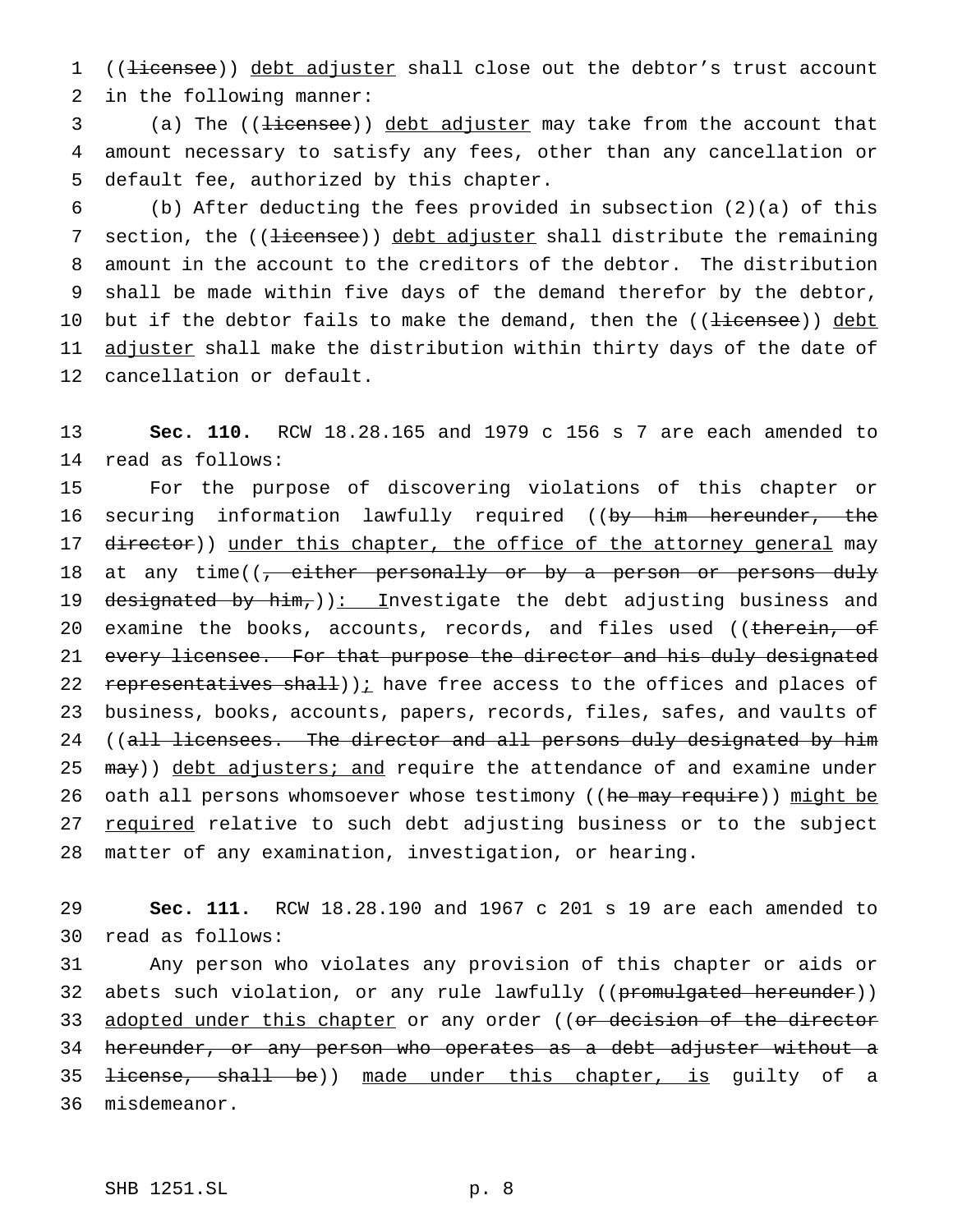NEW SECTION. **Sec. 112.** The following acts or parts of acts are each repealed:

(1) RCW 18.28.020 (License required) and 1967 c 201 s 2;

 (2) RCW 18.28.030 (Application for license, form, contents-- Investigation fees--Licensing fees--Bond--Qualifications--Forms to be furnished) and 1985 c 7 s 18, 1975 1st ex.s. c 30 s 23, 1971 ex.s. c 266 s 6, & 1967 c 201 s 3;

 (3) RCW 18.28.040 (Bond requirements--Security in lieu of bond) and 1967 c 201 s 4;

 (4) RCW 18.28.045 (Additional bond--When required) and 1979 c 156 s 2;

 (5) RCW 18.28.050 (Action on bond or security) and 1967 c 201 s 5; (6) RCW 18.28.060 (Applicants for licenses--Requirements) and 1979 c 156 s 3, 1971 ex.s. c 292 s 20, 1967 ex.s. c 141 s 1, & 1967 c 201 s 6;

 (7) RCW 18.28.070 (Licenses--Form--Contents--Display-- Transferability) and 1967 c 201 s 7;

 (8) RCW 18.28.160 (Revocation of licenses--Grounds) and 1967 c 201 s 16;

 (9) RCW 18.28.170 (Rules, orders, decisions, etc.) and 1979 c 156 s 9 & 1967 c 201 s 17;

 (10) RCW 18.28.230 (License suspension--Nonpayment or default on educational loan or scholarship) and 1996 c 293 s 8; and

 (11) RCW 18.28.240 (License suspension--Noncompliance with support order--Reissuance) and 1997 c 58 s 818.

### **PART 2**

#### **HEALTH CARE ASSISTANTS ADVISORY COMMITTEE**

 **Sec. 201.** RCW 18.135.030 and 1994 sp.s. c 9 s 515 are each amended to read as follows:

 $(1)$  The secretary or the secretary's designee((, with the advice of 31 designees of the medical care quality assurance commission, the board 32 of osteopathic medicine and surgery, the podiatric medical board, and 33 the nursing care quality assurance commission,)) may appoint members of 34 the health care assistant profession and other health care practitioners, as defined in RCW 18.135.020(3), to serve in an ad hoc 36 capacity to assist in carrying out the provisions of this chapter. The members shall provide advice on matters specifically identified and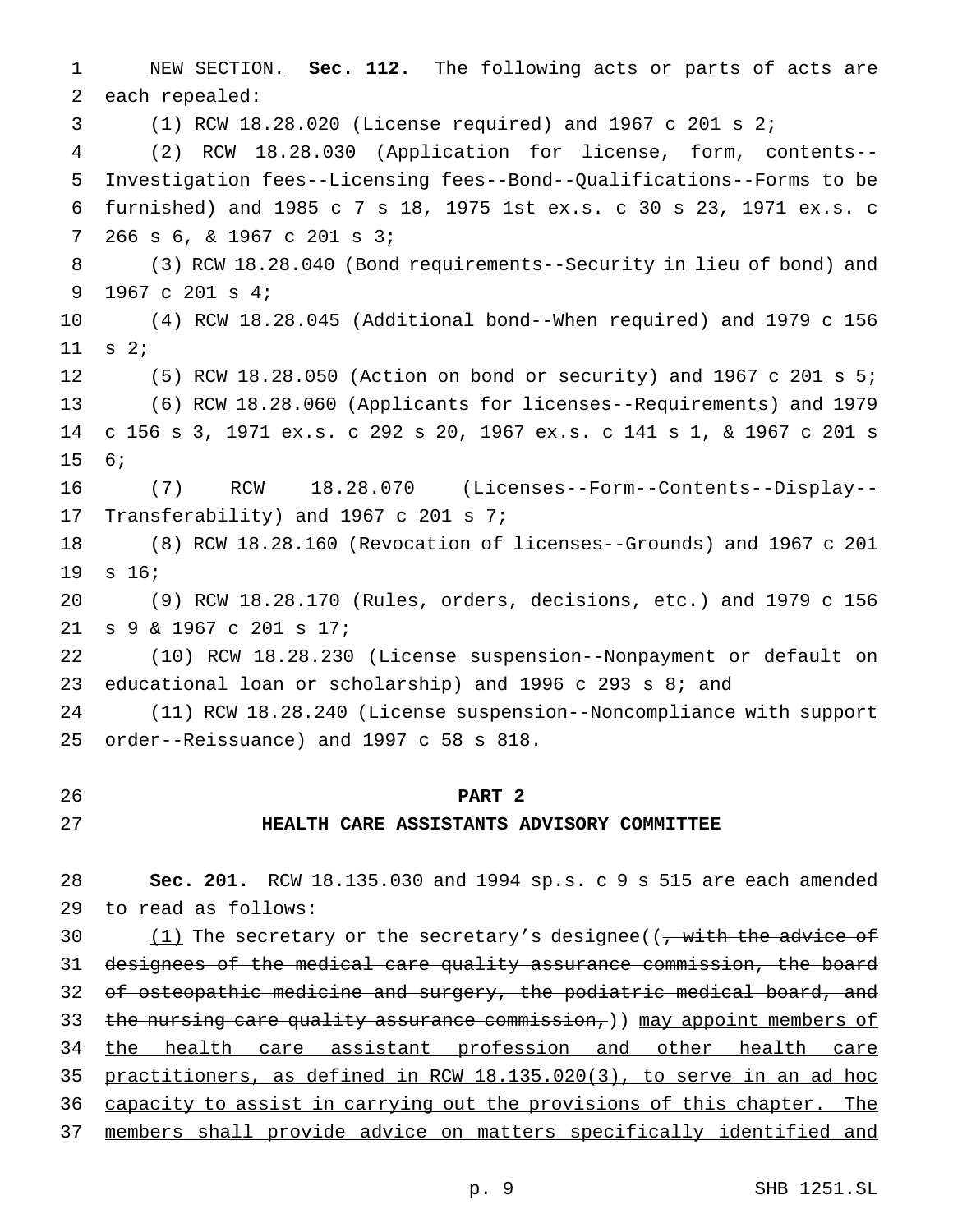1 requested by the secretary. The members shall be reimbursed for travel expenses under RCW 43.03.050 and 43.03.060.

 (2) In addition to any other authority provided by law, the 4 secretary shall adopt rules necessary to:

5 (a) Administer, implement, and enforce this chapter  $((and))$  i

 (b) Establish the minimum requirements necessary for a health care facility or health care practitioner to certify a health care assistant 8 capable of performing the functions authorized in this chapter( $(-$ The 9 rules shall)); and

10 (c) Establish minimum requirements for each and every category of health care assistant.

12 ((Said)) (3) The rules shall be adopted after fair consideration of input from representatives of each category. These requirements shall ensure that the public health and welfare are protected and shall include, but not be limited to, the following factors:

 $((+1))$  (a) The education and occupational qualifications for the health care assistant category;

 $((+2))$  (b) The work experience for the health care assistant category;

 $((+3))$   $(c)$  The instruction and training provided for the health 21 care assistant category; and

22 ( $(\frac{4}{4})$ )  $\frac{d}{d}$  The types of drugs or diagnostic agents which may be administered by injection by health care assistants working in a 24 hospital or nursing home. The rules established ((pursuant to)) under this subsection shall not prohibit health care assistants working in a health care facility other than a nursing home or hospital from performing the functions authorized under this chapter.

### **PART 3**

## **DIETICIANS AND NUTRITIONISTS ADVISORY COMMITTEE**

 **Sec. 301.** RCW 18.138.070 and 1994 sp.s. c 9 s 516 are each amended to read as follows:

 In addition to any other authority provided by law, the secretary may:

 (1) Adopt rules in accordance with chapter 34.05 RCW necessary to implement this chapter;

(2) Establish forms necessary to administer this chapter;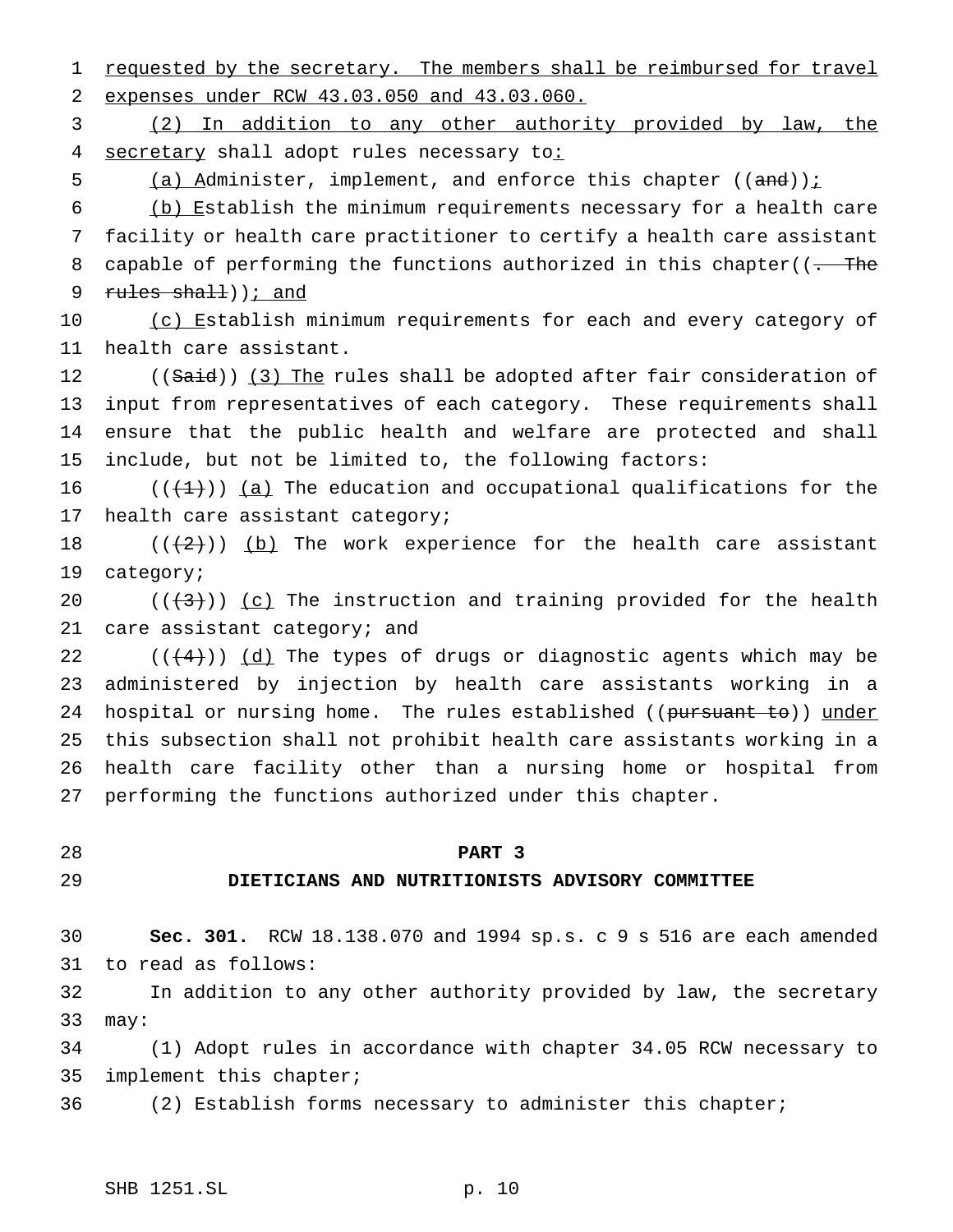(3) Issue a certificate to an applicant who has met the requirements for certification and deny a certificate to an applicant who does not meet the minimum qualifications;

 (4) Hire clerical, administrative, and investigative staff as needed to implement and administer this chapter and hire individuals, including those certified under this chapter, to serve as consultants as necessary to implement and administer this chapter;

 (5) Maintain the official departmental record of all applicants and certificate holders;

 (6) Conduct a hearing, pursuant to chapter 34.05 RCW, on an appeal of a denial of certification based on the applicant's failure to meet the minimum qualifications for certification;

 (7) Investigate alleged violations of this chapter and consumer complaints involving the practice of persons representing themselves as certified dietitians or certified nutritionists;

 (8) Issue subpoenas, statements of charges, statements of intent to deny certifications, and orders and delegate in writing to a designee the authority to issue subpoenas, statements of charges, and statements on intent to deny certifications;

 (9) Conduct disciplinary proceedings, impose sanctions, and assess fines for violations of this chapter or any rules adopted under it in accordance with chapter 34.05 RCW;

 (10) Set all certification, renewal, and late renewal fees in 24 accordance with RCW 43.70.250; and

 (11) Set certification expiration dates and renewal periods for all 26 certifications under this chapter( $(i \cdot$  and

27 (12) Appoint members of the profession to serve in an ad hoc 28 advisory capacity to the secretary in carrying out this chapter. The 29 members will serve for designated time[s] and provide advice on matters 30 specifically identified and requested by the secretary. The members shall be compensated in accordance with RCW 43.03.220 and reimbursed 32 for travel expenses under RCW 43.03.040 and 43.03.060. The secretary, ad hoc committee members, or individuals acting in their behalf are immune from suit in a civil action based on any certification or disciplinary proceedings or other official acts performed in the course 36 of their duties)).

#### **PART 4**

#### **HEALTH PROFESSIONS ADVISORY COMMITTEE**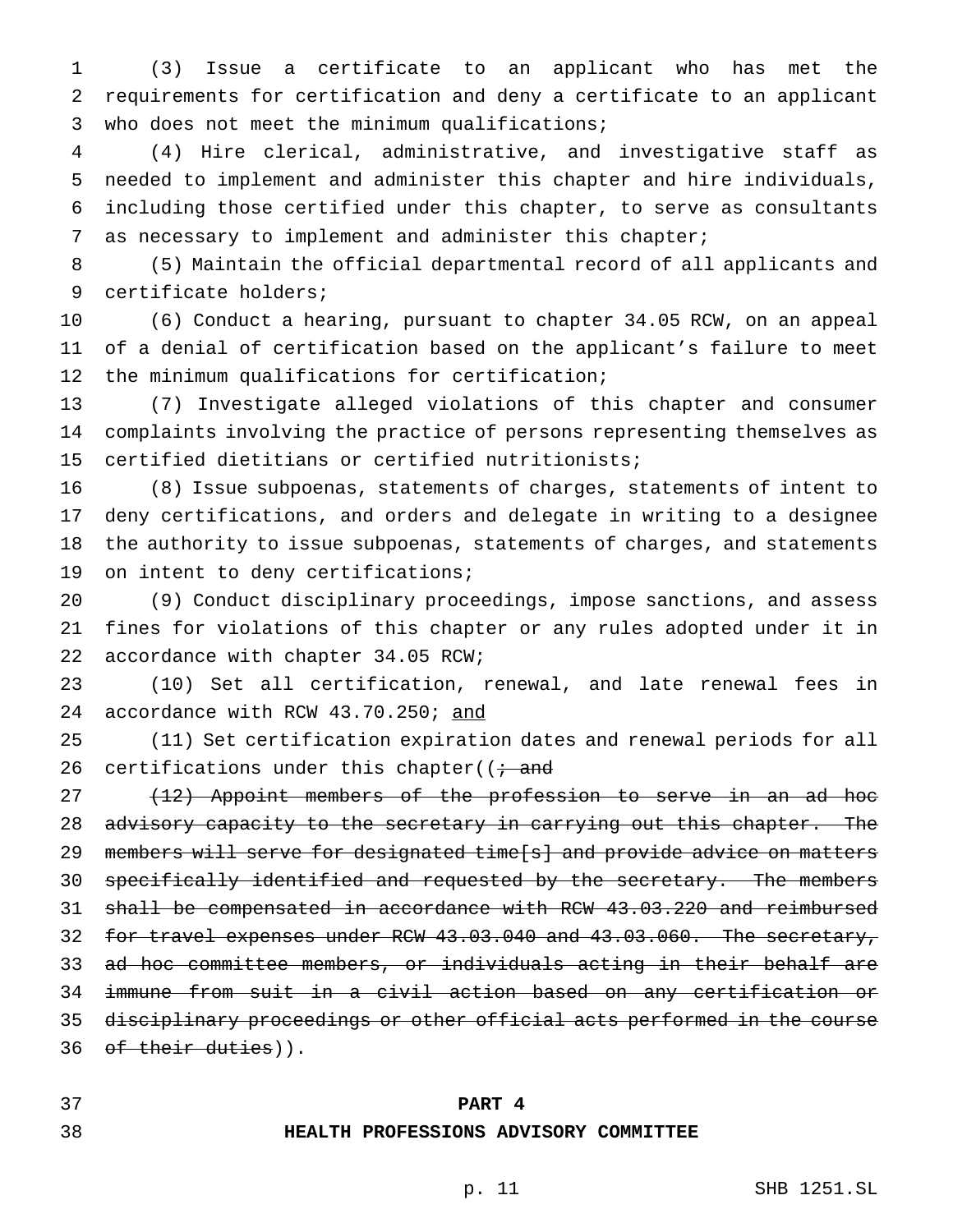NEW SECTION. **Sec. 401.** RCW 18.138.120 (Health professions advisory committee--Membership--Duties--Expenses) and 1994 sp.s. c 9 s 517 are each repealed.

 NEW SECTION. **Sec. 402.** A new section is added to chapter 43.70 RCW to read as follows:

 The secretary shall create and maintain a list of contacts with each of the health care professions regulated under the following chapters for the purpose of policy advice and information dissemination: RCW 18.06.080, 18.89.050, and 18.138.070 and chapters 18.135, 18.55, and 18.88A RCW.

### **PART 5**

## **REGULATION OF ATHLETE AGENTS**

 NEW SECTION. **Sec. 501.** The following acts or parts of acts are each repealed:

(1) RCW 18.175.010 (Findings) and 1991 c 236 s 1;

 (2) RCW 18.175.020 (Athlete agents and athlete agent firms-- Certificate of registration required--Violations) and 1991 c 236 s 2; (3) RCW 18.175.025 (Certificate of registration suspension-- Nonpayment or default on educational loan or scholarship) and 1996 c 293 s 24;

 (4) RCW 18.175.027 (Certificate of registration suspension-- Noncompliance with support order--Reissuance) and 1997 c 58 s 839;

(5) RCW 18.175.030 (Definitions) and 1991 c 236 s 3;

(6) RCW 18.175.040 (Exemptions) and 1991 c 236 s 4;

(7) RCW 18.175.050 (Authority of director) and 1991 c 236 s 5;

(8) RCW 18.175.060 (Disclosure statements) and 1991 c 236 s 6;

(9) RCW 18.175.070 (Penalties) and 1991 c 236 s 7; and

 (10) RCW 18.175.080 (Application of consumer protection act) and 1991 c 236 s 8.

**PART 6**

# **WASHINGTON STATE COUNCIL ON VOCATIONAL EDUCATION**

 NEW SECTION. **Sec. 601.** The following acts or parts of acts are each repealed: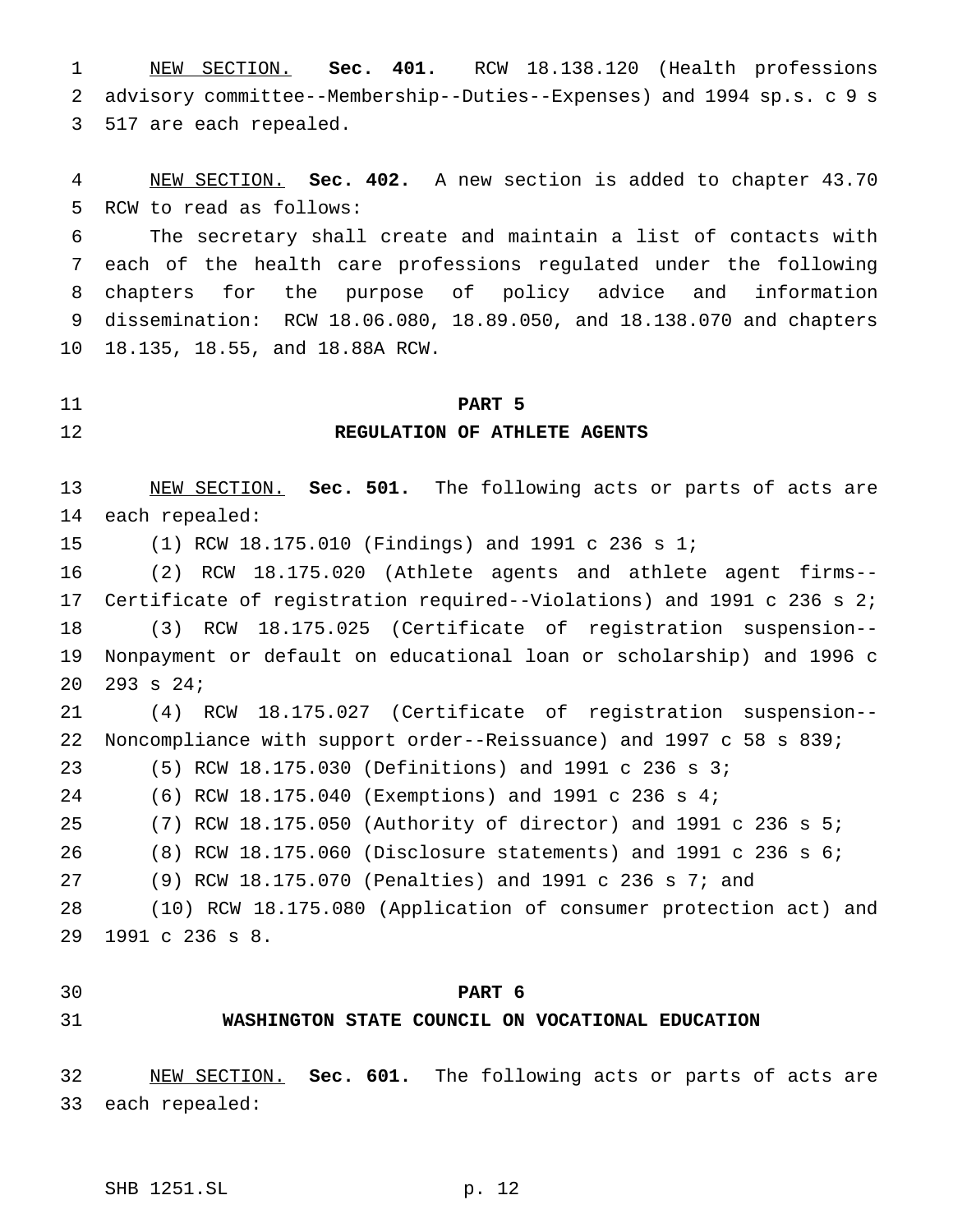education coordinating board to monitor) and 1991 c 238 s 16; (2) RCW 28C.20.020 (Membership of council) and 1991 c 238 s 17; and (3) RCW 28C.20.030 (Functions consistent with state comprehensive plan for work force training and education) and 1991 c 238 s 18. **PART 7 PUBLIC PENSION COMMISSION** NEW SECTION. **Sec. 701.** The following acts or parts of acts are each repealed: (1) RCW 41.52.010 (Created--Composition--Qualifications and appointment of members) and 1980 c 87 s 16, 1969 c 10 s 2, & 1963 ex.s. c 17 s 1; (2) RCW 41.52.020 (Terms--Vacancies) and 1963 ex.s. c 17 s 2; (3) RCW 41.52.030 (Expenses--Officers--Personnel--Quorum) and 1967 c 128 s 1 & 1963 ex.s. c 17 s 3; (4) RCW 41.52.040 (Powers and duties) and 1998 c 245 s 43, 1967 c 128 s 2, & 1963 ex.s. c 17 s 4; (5) RCW 41.52.050 (Right of access to files and records of public pension systems--Minutes, reports, etc., to be forwarded to commission) and 1967 c 128 s 3; (6) RCW 41.52.060 (Examination of records--Subpoena of witnesses, fees) and 1967 c 128 s 4; and (7) RCW 41.52.070 (Appointment of investment counsel-- Qualifications--Duties) and 1998 c 245 s 44 & 1967 c 160 s 1. **PART 8 PUBLIC INFORMATION ACCESS POLICY TASK FORCE** NEW SECTION. **Sec. 801.** RCW 42.17.261 (Public information access policy task force) and 1994 c 40 s 4 are each repealed. **PART 9 RURAL DEVELOPMENT COUNCIL** NEW SECTION. **Sec. 901.** The following acts or parts of acts, as now existing or hereafter amended, are each repealed, effective July 1,

(1) RCW 28C.20.010 (Council created--Work force training and

2000:

p. 13 SHB 1251.SL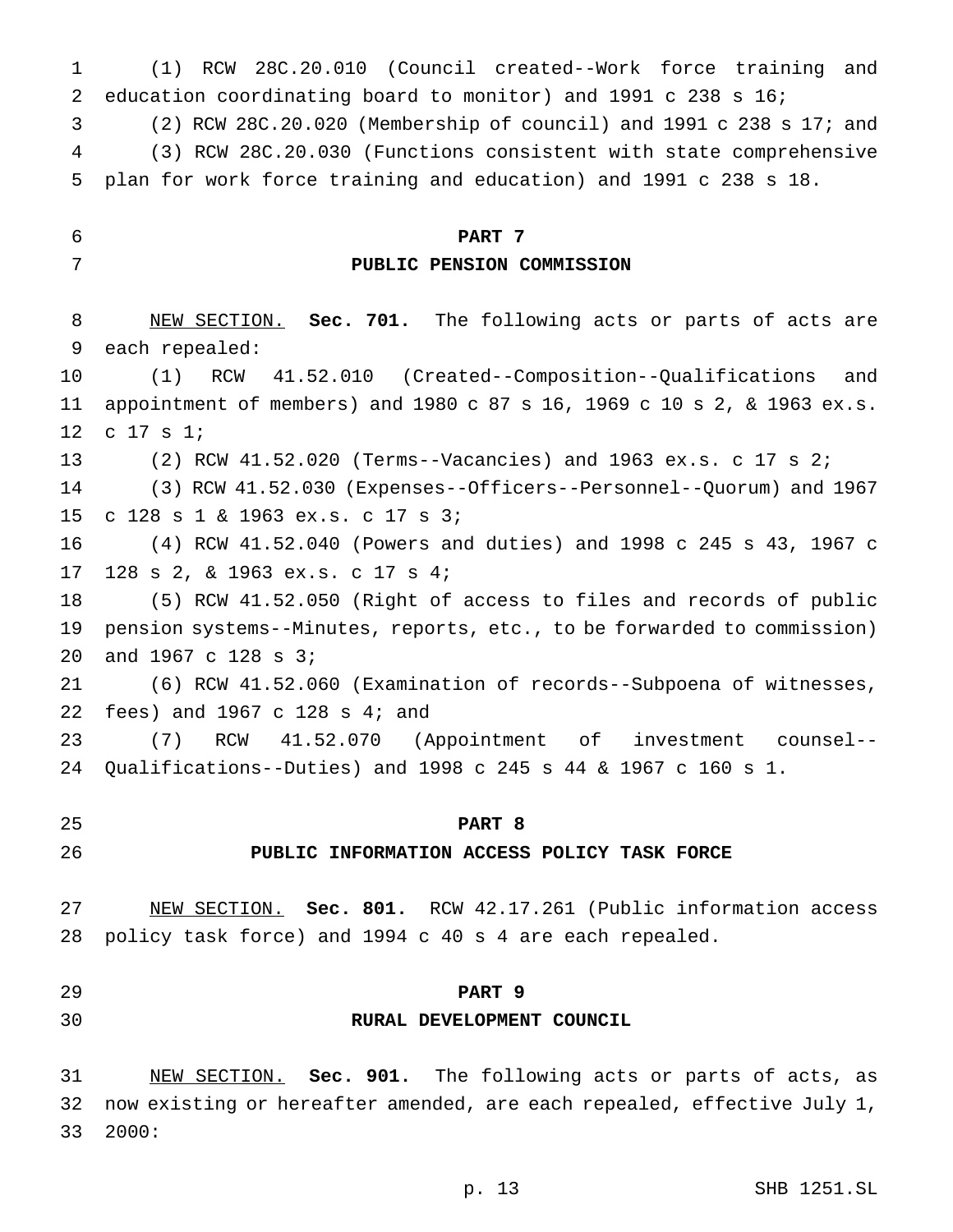(1) RCW 43.31.855 (Rural development council) and 1997 c 377 s 1; and

 (2) RCW 43.31.857 (Rural development council--Financial contributions encouraged) and 1997 c 377 s 2.

 NEW SECTION. **Sec. 902.** The rural development council is encouraged to explore the establishment of a private nonprofit corporation to perform its duties.

#### **PART 10**

#### **TAX ADVISORY COUNCIL**

 NEW SECTION. **Sec. 1001.** The following acts or parts of acts are each repealed:

 (1) RCW 43.38.010 (Tax advisory council created--Appointment, travel expenses) and 1983 c 2 s 11;

 (2) RCW 43.38.020 (Powers and duties) and 1982 1st ex.s. c 41 s 2 & 1965 c 8 s 43.38.020;

16 (3) RCW 43.38.030 (Examination of records) and 1965 c 8 s 43.38.030; and

 (4) RCW 43.38.040 (Officers--Meetings--Executive secretary) and 1975 1st ex.s. c 278 s 24 & 1965c8s 43.38.040.

#### **PART 11**

## **ADVISORY COUNCIL ON CRIMINAL JUSTICE SERVICES**

 **Sec. 1101.** RCW 43.43.705 and 1989 c 334 s 7 are each amended to read as follows:

 Upon the receipt of identification data from criminal justice agencies within this state, the section shall immediately cause the files to be examined and upon request shall promptly return to the contributor of such data a transcript of the record of previous arrests and dispositions of the persons described in the data submitted.

 Upon application, the section shall furnish to criminal justice agencies, or to the department of social and health services, hereinafter referred to as the "department", a transcript of the criminal offender record information, dependency record information, or protection proceeding record information available pertaining to any person of whom the section has a record.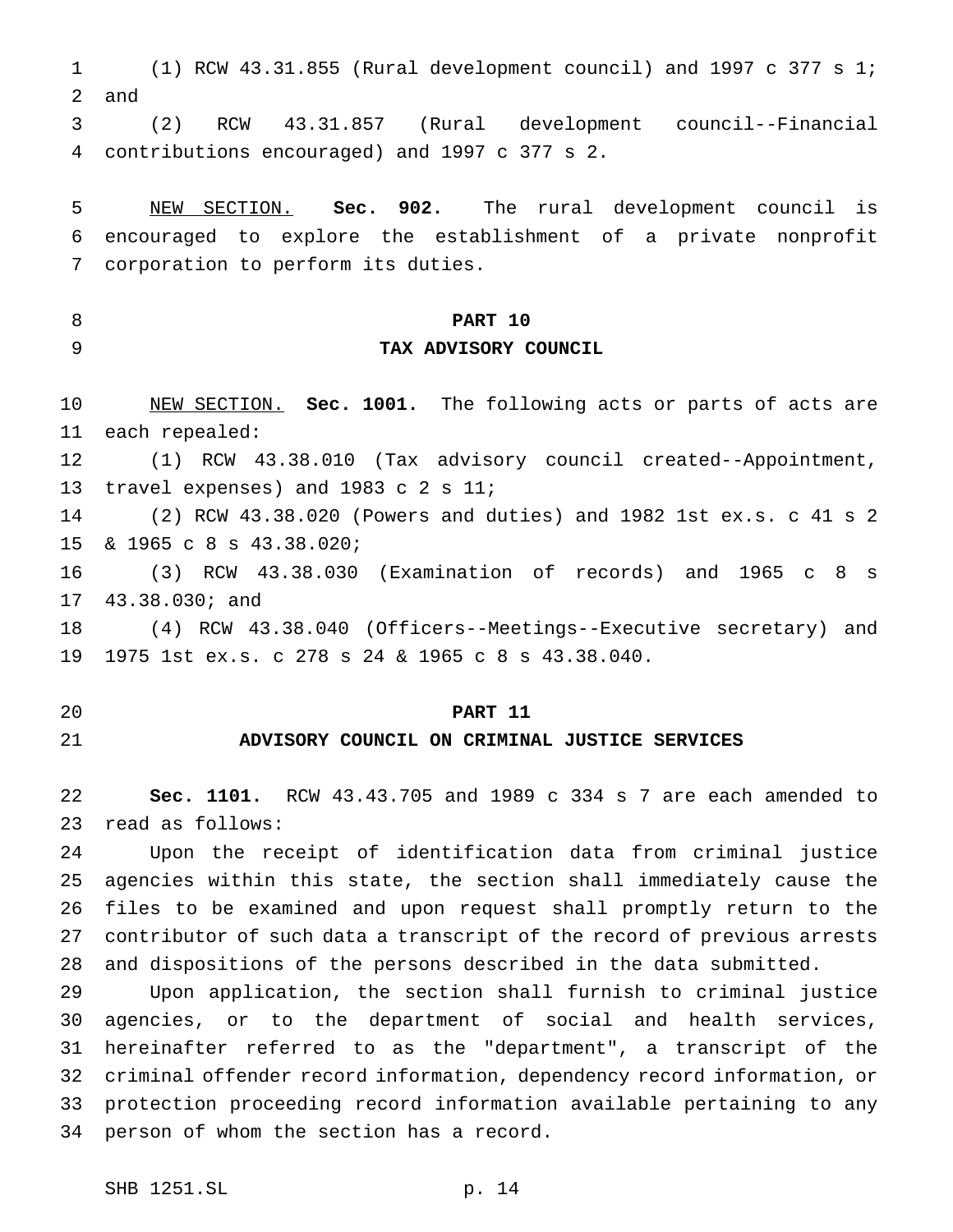For the purposes of RCW 43.43.700 through ((43.43.800)) 43.43.785 the following words and phrases shall have the following meanings:

 "Criminal offender record information" includes, and shall be restricted to identifying data and public record information recorded as the result of an arrest or other initiation of criminal proceedings and the consequent proceedings related thereto. "Criminal offender record information" shall not include intelligence, analytical, or investigative reports and files.

 "Criminal justice agencies" are those public agencies within or outside the state which perform, as a principal function, activities directly relating to the apprehension, prosecution, adjudication or rehabilitation of criminal offenders.

 "Dependency record information" includes and shall be restricted to identifying data regarding a person, over the age of eighteen, who was a party to a dependency proceeding brought under chapter 13.34 RCW and who has been found, pursuant to such dependency proceeding, to have sexually abused or exploited or physically abused a child.

 "Protection proceeding record information" includes and shall be restricted to identifying data regarding a person, over eighteen, who was a respondent to a protection proceeding brought under chapter 74.34 RCW and who has been found pursuant to such a proceeding to have abused or financially exploited a vulnerable adult.

 The section may refuse to furnish any information pertaining to the identification or history of any person or persons of whom it has a record, or other information in its files and records, to any applicant if the chief determines that the applicant has previously misused information furnished to such applicant by the section or the chief believes that the applicant will not use the information requested solely for the purpose of due administration of the criminal laws or for the purposes enumerated in RCW 43.43.760(3). The applicant may 31 appeal such determination ((and denial of information to the advisory council created in RCW 43.43.785 and the council may direct that the 33 section furnish such information to the applicant)) by notifying the 34 chief in writing within thirty days. The hearing shall be before an administrative law judge appointed under chapter 34.12 RCW and in accordance with procedures for adjudicative proceedings under chapter 34.05 RCW.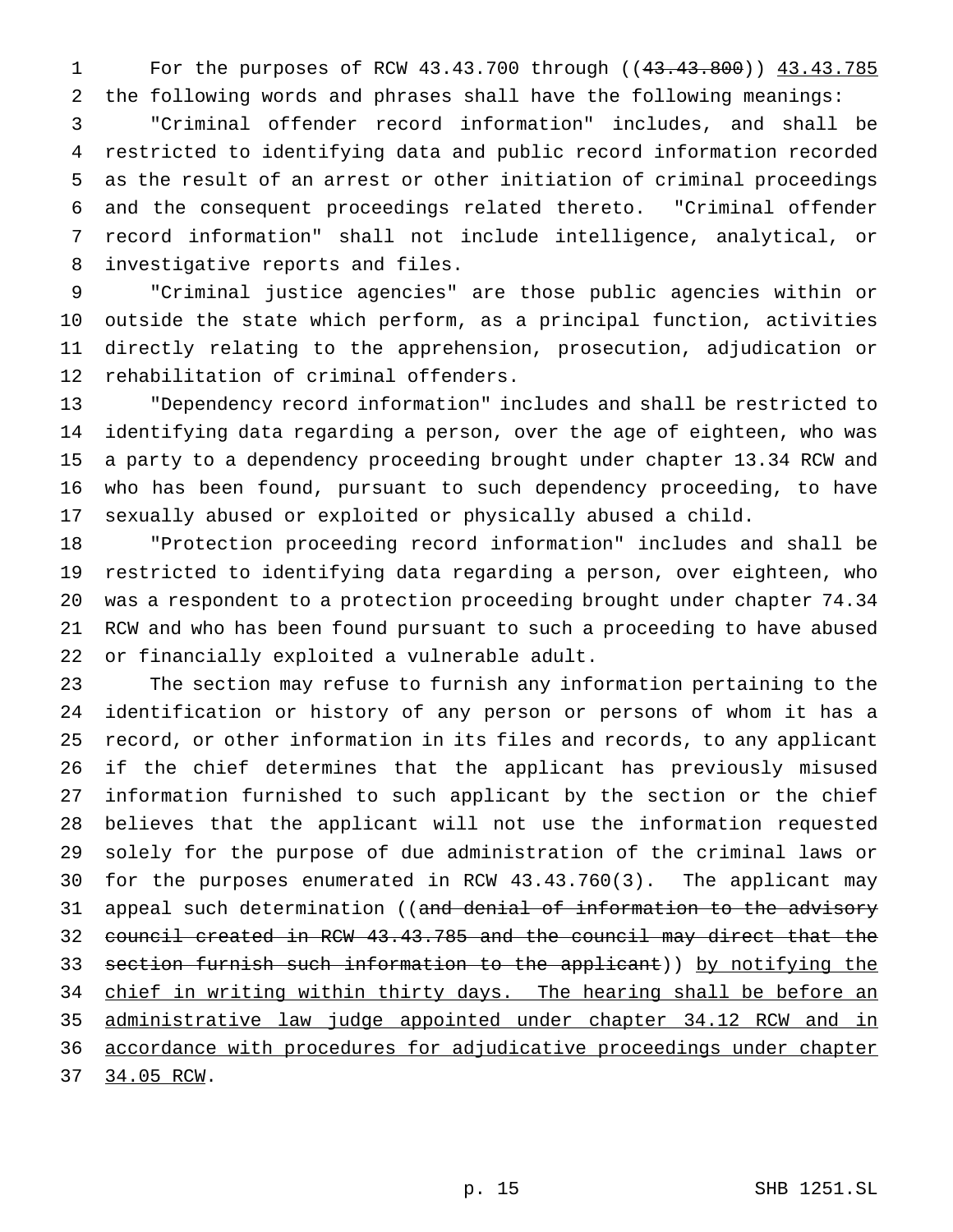**Sec. 1102.** RCW 43.43.785 and 1972 ex.s. c 152 s 18 are each amended to read as follows:

 The legislature finds that there is a need for the Washington state patrol to establish a program which will consolidate existing programs of criminal justice services within its jurisdiction so that such services may be more effectively utilized by the criminal justice 7 agencies of this state. The chief( $(7, \text{with the advice of the state})$  advisory council on criminal justice services created in RCW 9 43.43.790,) shall establish such a program which shall include but not be limited to the identification section, all auxiliary systems including the Washington crime information center and the teletypewriter communications network, the drug control assistance unit, and any other services the chief deems necessary which are not directly related to traffic control.

 **Sec. 1103.** RCW 43.43.800 and 1972 ex.s. c 152 s 21 are each amended to read as follows:

17 The ((advisory council)) executive committee created in RCW 10.98.160 shall review the provisions of RCW 43.43.700 through 43.43.785 and the administration thereof and shall consult with and advise the chief of the state patrol on matters pertaining to the policies of criminal justice services program.

22 ((The council shall appoint technical advisory committees comprised of members of criminal justice agencies having demonstrated technical 24 expertise in the various fields of specialty within the program.))

 NEW SECTION. **Sec. 1104.** The following acts or parts of acts are each repealed:

 (1) RCW 43.43.790 (Criminal justice services--Advisory council-- Created--Membership--Terms--Vacancies) and 1972 ex.s. c 152 s 19; and (2) RCW 43.43.795 (Criminal justice services--Advisory council-- Meetings) and 1972 ex.s. c 152 s 20.

#### **PART 12**

#### **SENIOR ENVIRONMENTAL CORPS COORDINATING COUNCIL**

 **Sec. 1201.** RCW 43.63A.245 and 1993 c 280 s 64 are each amended to read as follows: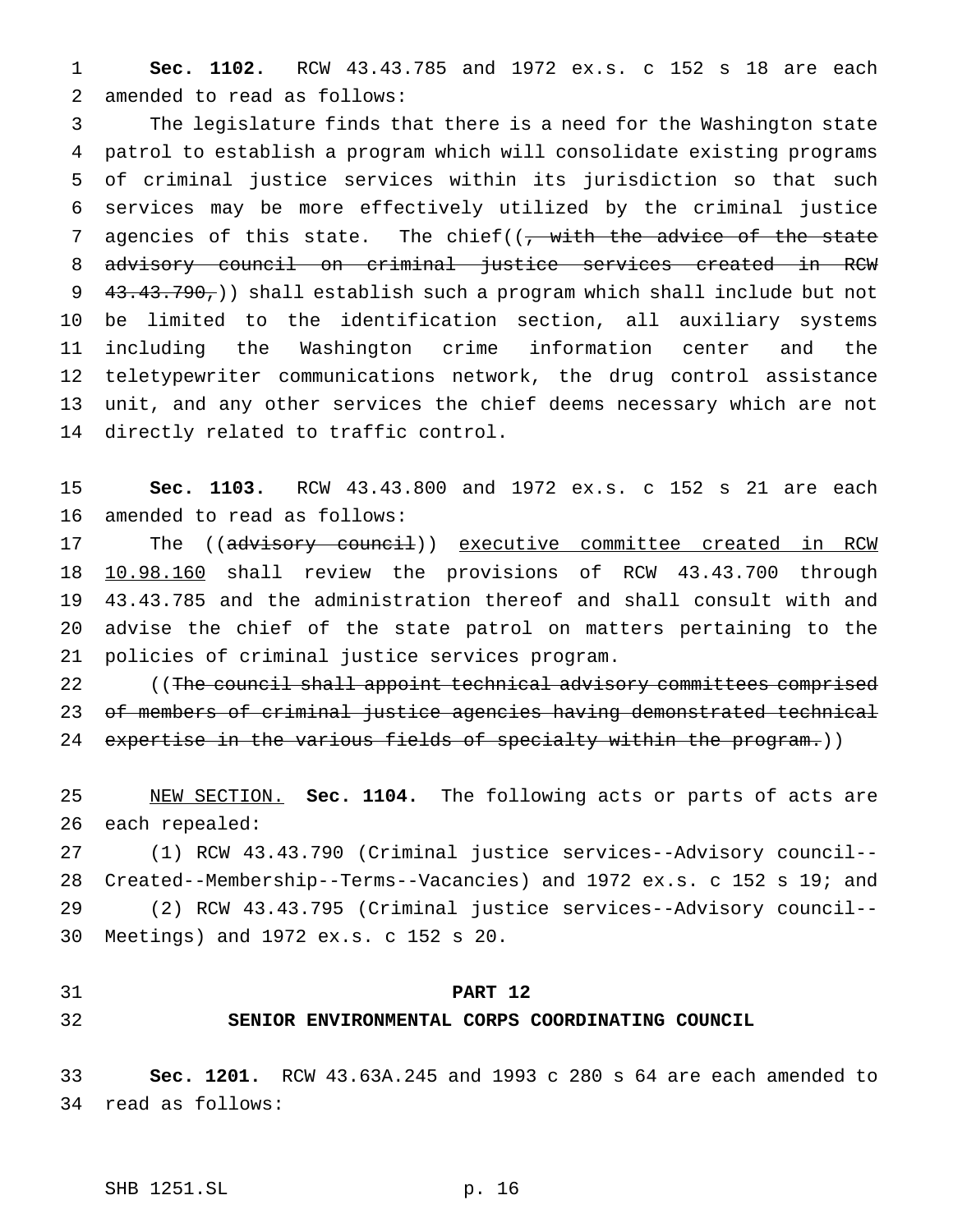Unless the context clearly requires otherwise, the definitions in this section apply throughout RCW 43.63A.240 through 43.63A.270.

 "Agency" means one of the agencies or organizations participating in the activities of the senior environmental corps.

 "Coordinator" means the person designated by the director of community, trade, and economic development ((with the advice of the 7 council)) to administer the activities of the senior environmental corps.

"Corps" means the senior environmental corps.

 (("Council" means the senior environmental corps coordinating council.)

 "Department" means the department of community, trade, and economic development.

 "Director" means the director of community, trade, and economic development or the director's authorized representative.

16 "Representative" means the person who ((represents an agency on the 17 council and)) is responsible for the activities of the senior environmental corps in his or her agency.

 "Senior" means any person who is fifty-five years of age or over. "Volunteer" means a person who is willing to work without expectation of salary or financial reward, and who chooses where he or she provides services and the type of services he or she provides.

 NEW SECTION. **Sec. 1202.** RCW 43.63A.260 (Senior environmental corps--Coordinating council--Duties) and 1994 c 264 s 26, 1993 c 280 s 66, & 1992 c 63 s 5 are each repealed.

#### **PART 13**

#### **WASHINGTON CONSERVATION CORPS COORDINATING COUNCIL**

 **Sec. 1301.** RCW 43.220.040 and 1987 c 367 s 2 are each amended to read as follows:

 Unless the context clearly requires otherwise, the definitions in this section apply throughout this chapter.

 (1) "Public lands" means any lands or waters, or interests therein, owned or administered by any agency or instrumentality of the state, federal, or local government.

(2) "Corps" means the Washington conservation corps.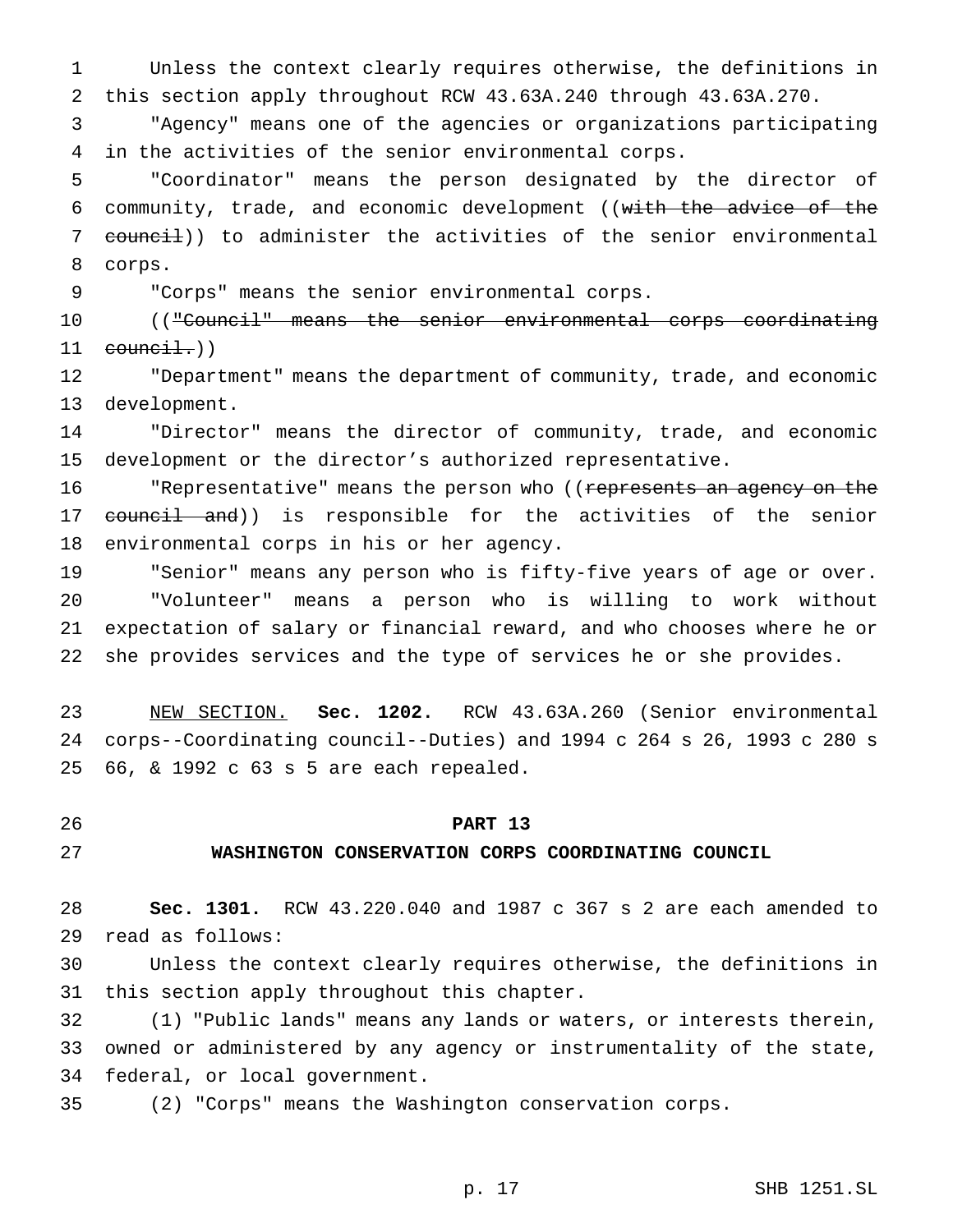(3) "Corps member" means an individual enrolled in the Washington conservation corps.

 (4) "Corps member leaders" or "specialists" means members of the corps who serve in leadership or training capacities or who provide specialized services other than or in addition to the types of work and services that are performed by the corps members in general.

 (((5) "Council" means the Washington conservation corps 8 coordinating council.))

 **Sec. 1302.** RCW 43.220.190 and 1987 c 367 s 3 are each amended to read as follows:

11 The agencies listed in RCW 43.220.020 shall ((convene a conservation corps coordinating council to meet as needed to)) establish consistent work standards and placement and evaluation 14 procedures of corps programs. ((The coordinating council shall be composed of administrative personnel of the agencies. The coordinating 16 council shall serve to)) They shall also reconcile problems that arise in the implementation of the corps programs and develop coordination procedures for emergency responses of corps members.

 **Sec. 1303.** RCW 43.220.210 and 1987 c 367 s 4 are each amended to read as follows:

21 The ((Washington conservation corps coordinating council)) agencies 22 listed in RCW 43.220.020 shall select, review, approve, and evaluate the success of projects under this chapter.

 Up to fifteen percent of funds spent for recruitment, job training and placement services shall, wherever possible, be contracted through local educational institutions and/or nonprofit corporations.

 Such contracts may include, but not be limited to, general education development testing, preparation of resumes and job search skills.

 All contracts or agreements entered into by agencies listed in RCW 31 43.220.020 shall be ((reviewed by the council for compliance)) 32 consistent with legislative intent as set forth in this section.

 **Sec. 1304.** RCW 43.220.240 and 1985 c 230 s 4 are each amended to read as follows:

 Staff support to the department of employment security shall be 36 provided by the ((Washington conservation corps coordinating council as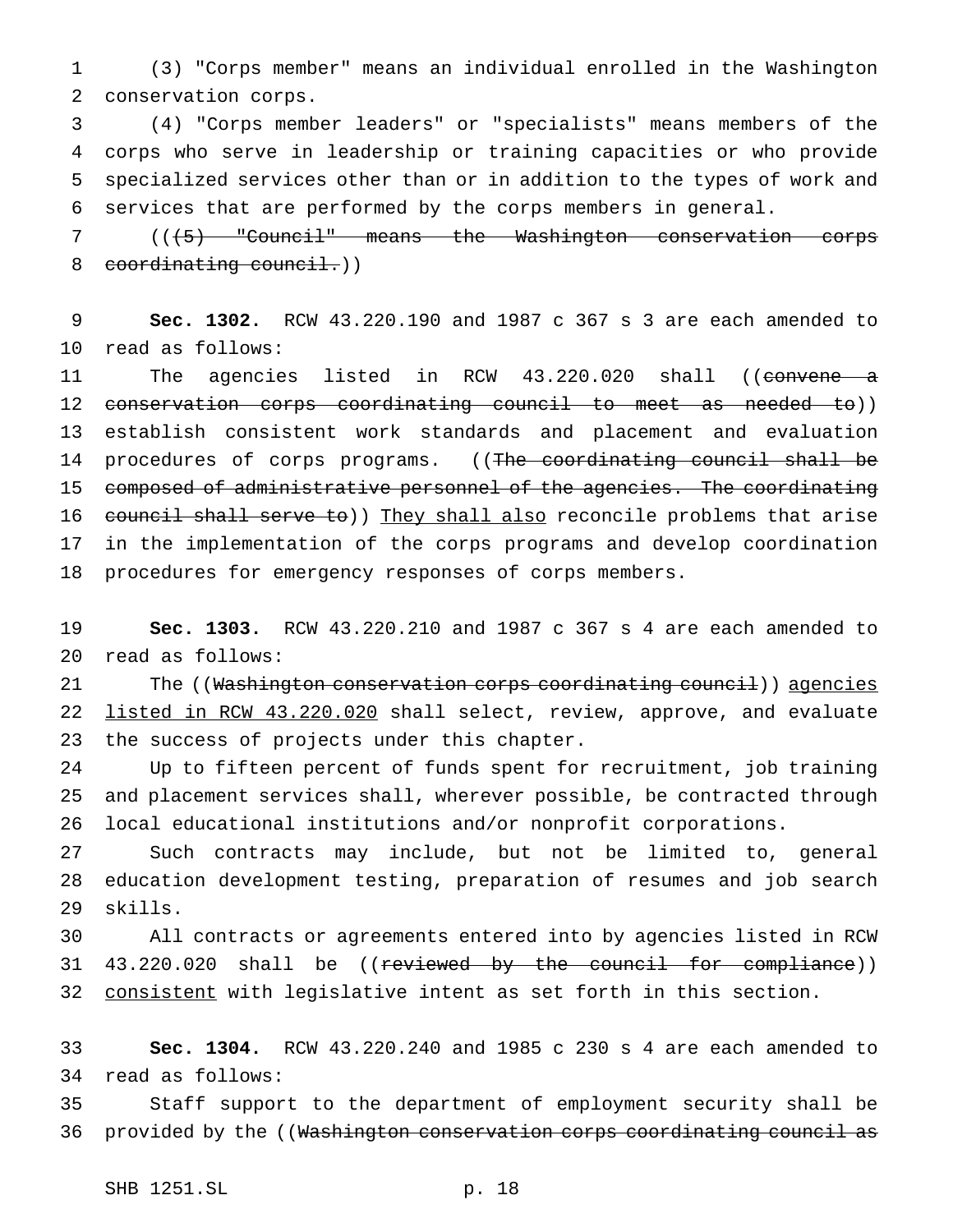established in RCW 43.220.190)) agencies listed in RCW 43.220.020. The employment security department shall be the central administrative authority for data on projects, project requests, applicants and reports to the legislature. The department shall be reimbursed by the Washington conservation corps agencies specified in RCW 43.220.020. Reimbursement shall be for reasonable administrative costs associated with the department's role as the central administrative authority and for extraordinary placement costs incurred for the corps agencies. The ((Washington conservation corps coordinating council is to)) agencies listed in RCW 43.220.020 shall develop the most cost-effective administrative system to provide training, payroll, and purchasing services to the conservation corps agencies and present the system to the department for approval. The department shall select the administrative system which best meets the purposes of this chapter, and is cost-efficient.

**PART 14**

# **CLEAN WASHINGTON CENTER POLICY BOARD**

 NEW SECTION. **Sec. 1401.** RCW 70.95H.020 (Policy board) and 1995 c 399 s 193 & 1991 c 319 s 204 are each repealed.

## **PART 15**

# **PUGET SOUND TRAWL EMERGING FISHERIES ADVISORY BOARD**

 NEW SECTION. **Sec. 1501.** By July 1, 1999, the director of the department of fish and wildlife shall abolish the Puget Sound trawl emerging fisheries advisory board.

 **PART 16 PUGET SOUND CRAB FISHERY LICENSE ADVISORY REVIEW BOARD COMMERCIAL HERRING FISHERY ADVISORY REVIEW BOARD COMMERCIAL OCEAN PINK SHRIMP ADVISORY REVIEW BOARD**

 **Sec. 1601.** RCW 75.30.050 and 1995 c 269 s 3101 are each amended to read as follows:

 (1) The director shall appoint three-member advisory review boards to hear cases as provided in RCW 75.30.060. Members shall be from: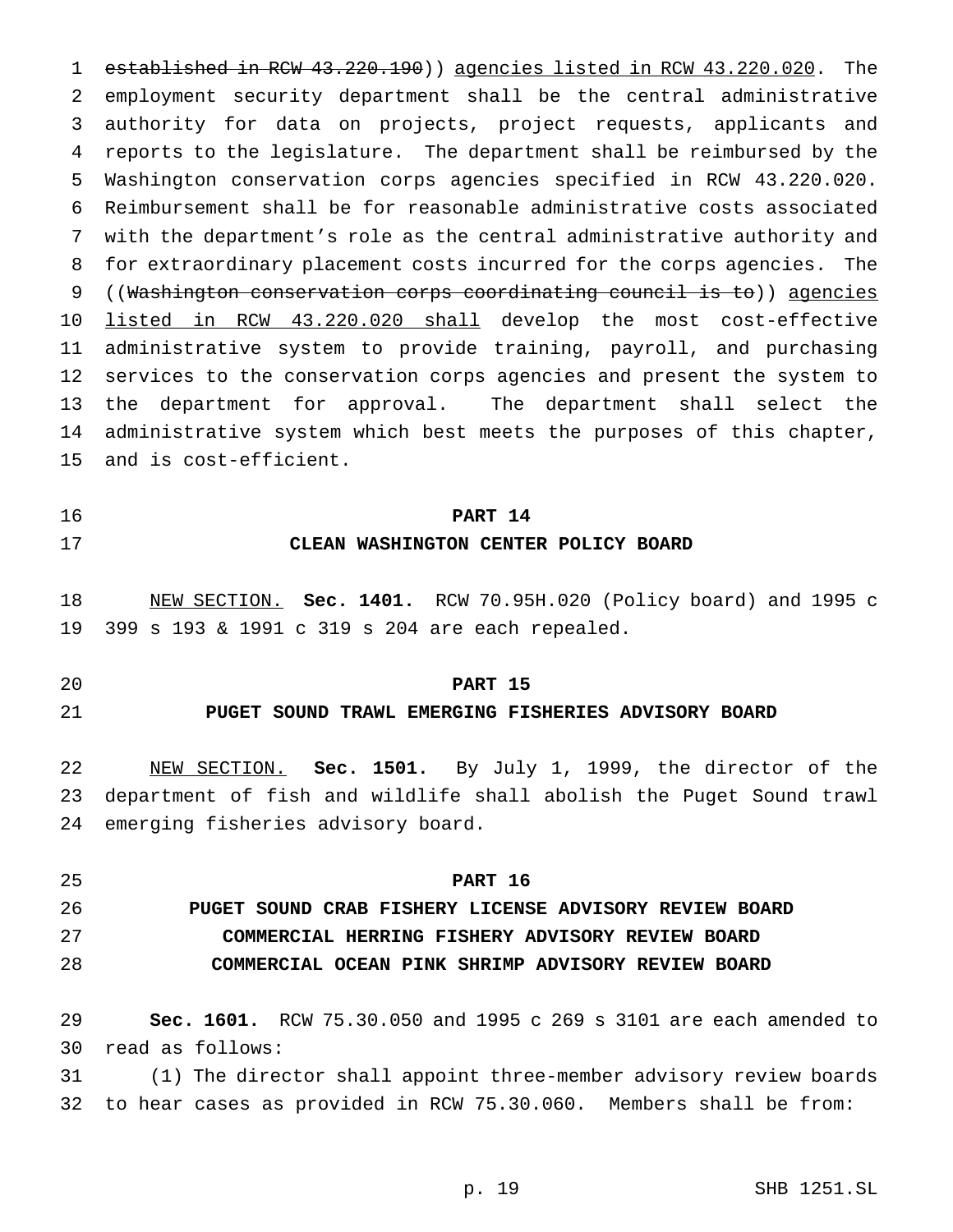(a) ((The commercial crab fishing industry in cases involving 2 Dungeness crab-Puget Sound fishery licenses;

 (b) The commercial herring fishery in cases involving herring 4 fishery licenses;

 $\{e\}$ )) The commercial sea urchin and sea cucumber fishery in cases involving sea urchin and sea cucumber dive fishery licenses;

 (((d) The commercial ocean pink shrimp industry (Pandalus jordani) 8 in cases involving ocean pink shrimp delivery licenses; and

 $(e)$ ) (b) The commercial coastal crab fishery in cases involving Dungeness crab-coastal fishery licenses and Dungeness crab-coastal class B fishery licenses. The members shall include one person from the commercial crab processors, one Dungeness crab-coastal fishery license holder, and one citizen representative of a coastal community. (2) Members shall serve at the discretion of the director and shall be reimbursed for travel expenses as provided in RCW 43.03.050, 43.03.060, and 43.03.065.

 **Sec. 1602.** RCW 75.30.130 and 1998 c 190 s 101 are each amended to read as follows:

 (1) A person shall not commercially take Dungeness crab (Cancer magister) in Puget Sound without first obtaining a Dungeness crab-- Puget Sound fishery license. As used in this section, "Puget Sound" has the meaning given in RCW 75.28.110(5)(a). A Dungeness crab--Puget Sound fishery license is not required to take other species of crab, including red rock crab (Cancer productus).

 (2) Except as provided in subsections (3) and (6) of this section, after January 1, 1982, the director shall issue no new Dungeness crab-- Puget Sound fishery licenses. Only a person who meets the following qualification may renew an existing license: The person shall have held the Dungeness crab--Puget Sound fishery license sought to be renewed during the previous year or acquired the license by transfer from someone who held it during the previous year, and shall not have subsequently transferred the license to another person.

 (3) Where the person failed to obtain the license during the previous year because of a license suspension, the person may qualify for a license by establishing that the person held such a license during the last year in which the license was not suspended.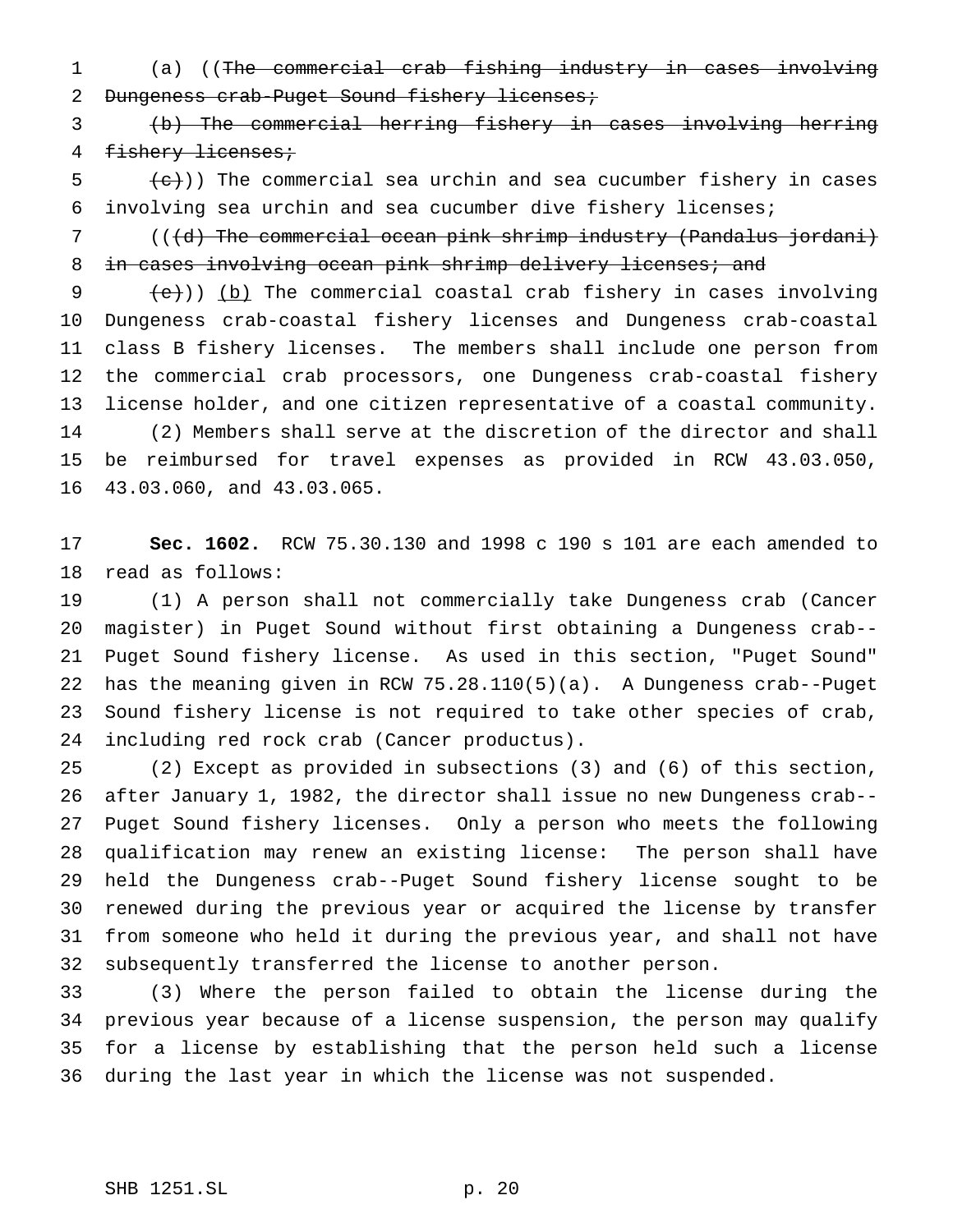(4) This section does not restrict the issuance of commercial crab licenses for areas other than Puget Sound or for species other than Dungeness crab.

 (5) Dungeness crab--Puget Sound fishery licenses are transferable from one license holder to another.

 (6) If fewer than one hundred twenty-five persons are eligible for Dungeness crab--Puget Sound fishery licenses, the director may accept applications for new licenses. The director shall determine by random selection the successful applicants for the additional licenses. The number of additional licenses issued shall be sufficient to maintain one hundred twenty-five licenses in the Puget Sound Dungeness crab fishery. The director shall adopt rules governing the application, selection, and issuance procedures for new Dungeness crab--Puget Sound 14 fishery licenses((<del>, based upon recommendations of a board of review</del> 15 established under RCW 75.30.050)).

### **PART 17**

## **SCENIC RIVERS COMMITTEE OF PARTICIPATING AGENCIES**

 **Sec. 1701.** RCW 79.72.020 and 1994 c 264 s 64 are each amended to read as follows:

 The definitions set forth in this section apply throughout this chapter unless the context clearly requires otherwise.

(1) "Department" means the state parks and recreation commission.

23 (2) ((<del>"Committee of participating agencies" or "committee" means a</del> 24 committee composed of the executive head, or the executive's designee, 25 of each of the state departments of ecology, fish and wildlife, natural resources, and transportation, the state parks and recreation commission, the interagency committee for outdoor recreation, the Washington state association of counties, and the association of Washington cities. In addition, the governor shall appoint two public members of the committee. Public members of the committee shall be compensated in accordance with RCW 43.03.220 and shall receive reimbursement for their travel expenses as provided in RCW 43.03.050 33 and 43.03.060.

 When a specific river or river segment of the state's scenic river system is being considered by the committee, a representative of each participating local government associated with that river or river 37 segment shall serve as a member of the committee.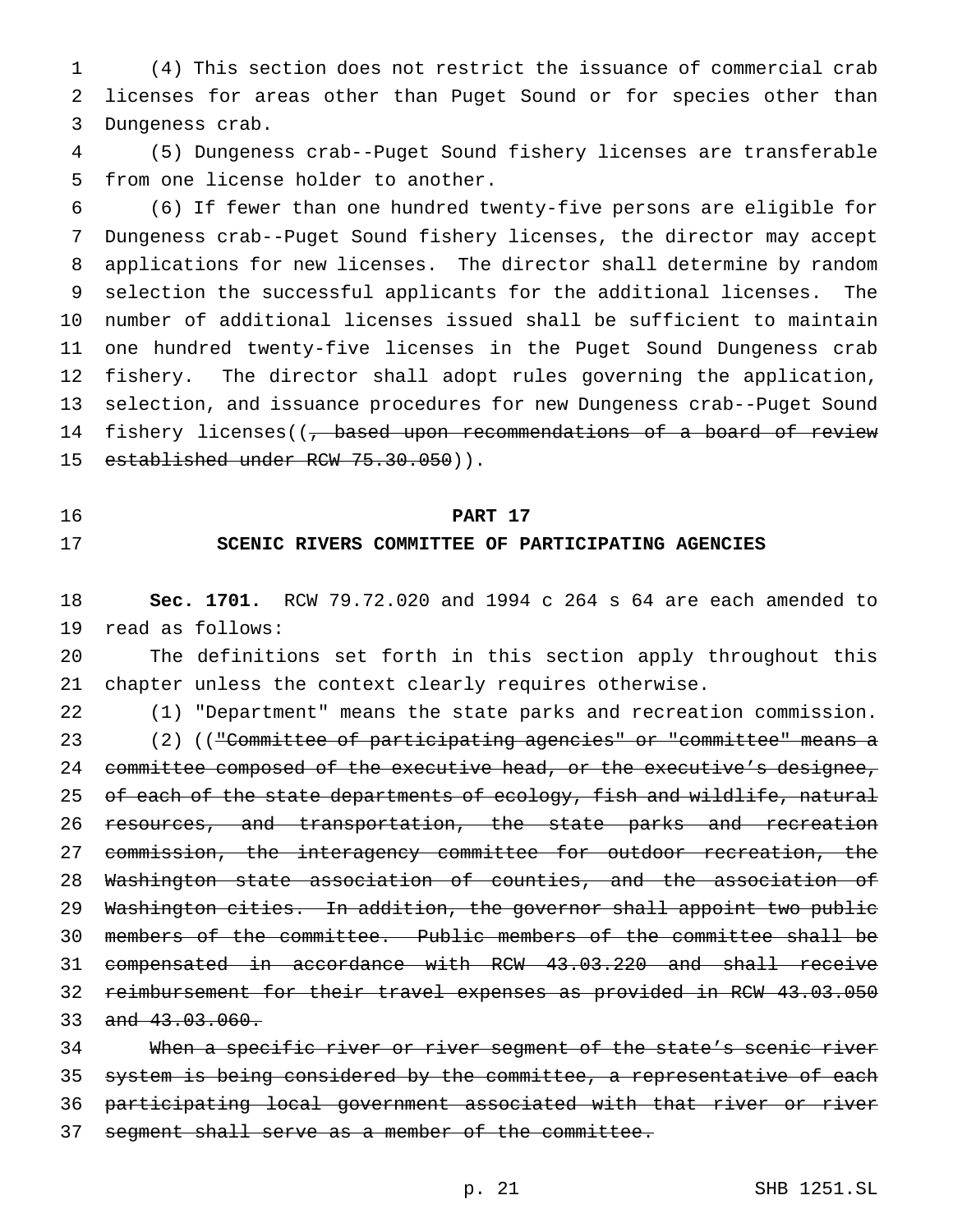$(3)$ ) "Participating local government" means the legislative authority of any city or county, a portion of whose territorial jurisdiction is bounded by or includes a river or river segment of the state's scenic river system.

5  $((+4))$   $(3)$  "River" means a flowing body of water or a section, segment, or portion thereof.

7 ( $(\overline{5})$ )  $(4)$  "River area" means a river and the land area in its immediate environs as established by the participating agencies not exceeding a width of one-quarter mile landward from the streamway on either side of the river.

 $((+6))$  (5) "Scenic easement" means the negotiated right to control the use of land, including the air space above the land, for the purpose of protecting the scenic view throughout the visual corridor.  $((+7))$  (6) "Streamway" means that stream-dependent corridor of single or multiple, wet or dry, channel or channels within which the usual seasonal or stormwater run-off peaks are contained, and within which environment the flora, fauna, soil, and topography is dependent on or influenced by the height and velocity of the fluctuating river currents.

 $((\{8\})$   $(7)$  "System" means all the rivers and river areas in the state designated by the legislature for inclusion as scenic rivers but does not include tributaries of a designated river unless specifically included by the legislature. The inclusion of a river in the system does not mean that other rivers or tributaries in a drainage basin shall be required to be part of the management program developed for the system unless the rivers and tributaries within the drainage basin are specifically designated for inclusion by the legislature.

 $((+9))$   $(8)$  "Visual corridor" means that area which can be seen in a normal summer month by a person of normal vision walking either bank of a river included in the system. The visual corridor shall not exceed the river area.

 **Sec. 1702.** RCW 79.72.030 and 1977 ex.s. c 161 s 3 are each amended to read as follows:

 (1) The department shall develop and adopt management policies for publicly owned or leased land on the rivers designated by the legislature as being a part of the state's scenic river system and within the associated river areas. The department may adopt regulations identifying river classifications which reflect the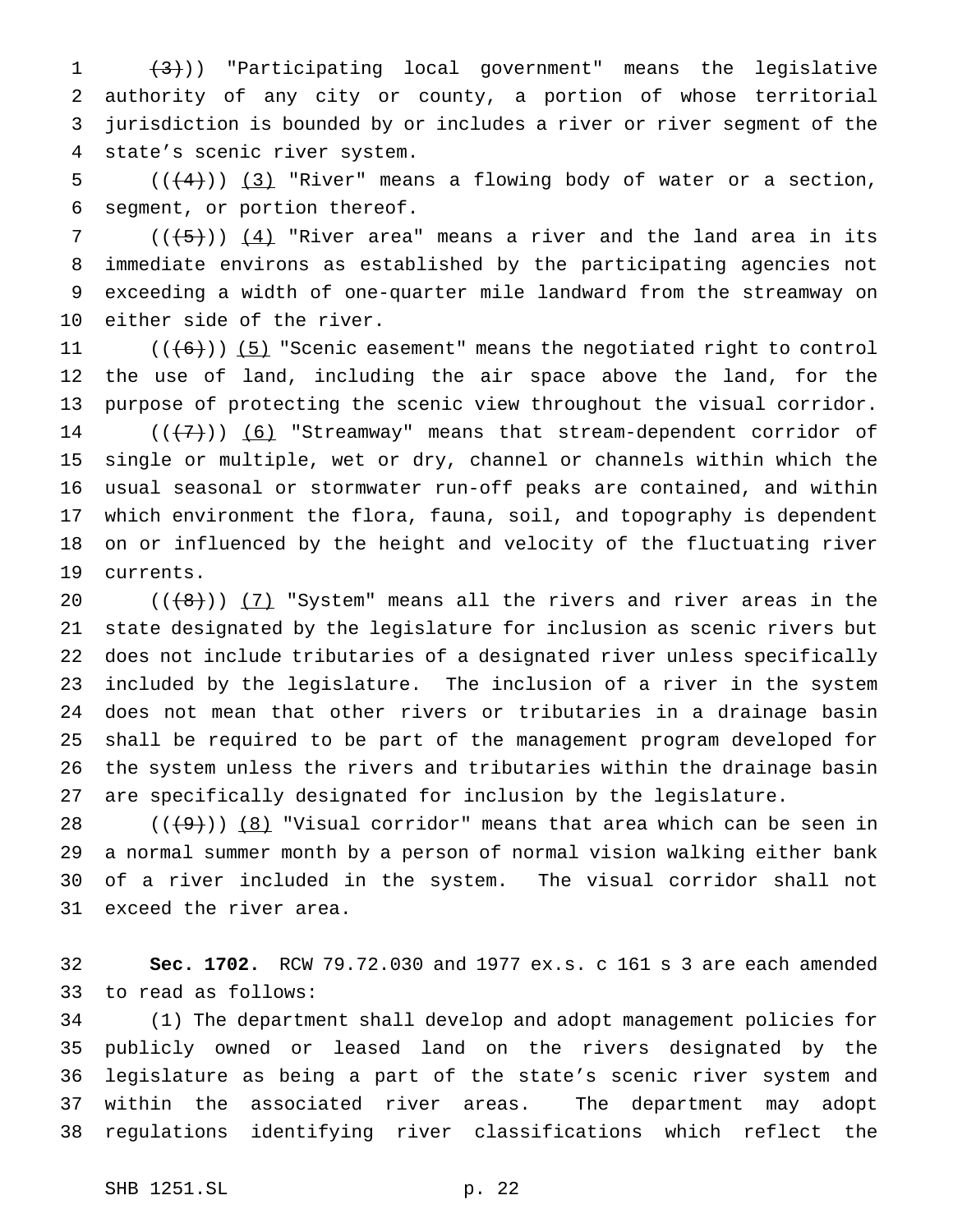characteristics common to various segments of scenic rivers and may adopt management policies consistent with local government's shoreline management master plans appropriate for each such river classification. 4 All such policies shall be ((subject to review by the committee of participating agencies. Once such a policy has been approved by a 6 majority vote of the committee members, it shall be)) adopted by the department in accordance with the provisions of chapter 34.05 RCW, as now or hereafter amended. Any variance with such a policy by any public agency shall be authorized only by the approval of the 10 ((committee of participating agencies by majority vote,)) department and shall be made only to alleviate unusual hardships unique to a given segment of the system.

 (2) Any policies developed pursuant to subsection (1) of this section shall include management plans for protecting ecological, economic, recreational, aesthetic, botanical, scenic, geological, hydrological, fish and wildlife, historical, cultural, archaeological, and scientific features of the rivers designated as being in the system. Such policies shall also include management plans to encourage any nonprofit group, organization, association, person, or corporation to develop and adopt programs for the purpose of increasing fish propagation.

22 (3) The ((committee of participating agencies shall, by two-thirds 23 majority vote,)) department shall identify on a river by river basis any publicly owned or leased lands which could be included in a river area of the system but which are developed in a manner unsuitable for land to be managed as part of the system. The department shall exclude lands so identified from the provisions of any management policies implementing the provisions of this chapter.

 $(4)$  The ((committee of participating agencies, by majority vote,)) 30 department shall determine the boundaries which shall define the river area associated with any included river. With respect to the rivers 32 named in RCW 79.72.080, the ((committee)) department shall make such determination, and those determinations authorized by subsection (3) of this section, within one year of September 21, 1977.

 (5) Before making a decision regarding the river area to be included in the system, a variance in policy, or the excluding of land 37 from the provisions of the management policies, the ((committee)) 38 department shall hold hearings in accord with chapter 34.05 RCW, with at least one public hearing to be held in the general locale of the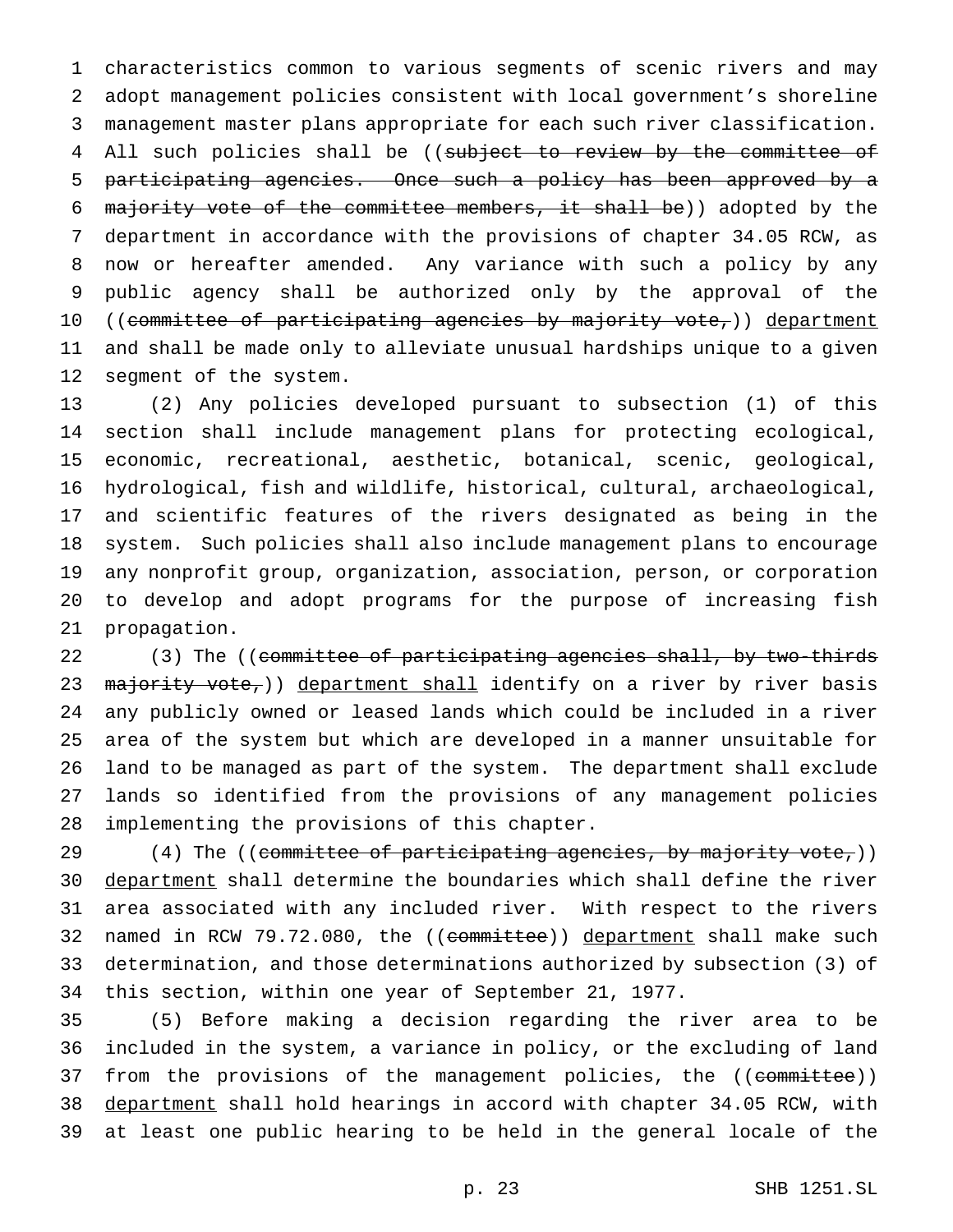river under consideration. The department shall cause to be published in a newspaper of general circulation in the area which includes the river or rivers to be considered, a description, including a map showing such river or rivers, of the material to be considered at the public hearing. Such notice shall appear at least twice in the time period between two and four weeks prior to the public hearing.

 (((6) Meetings of the committee shall be called by the department 8 or by written petition signed by five or more of the committee members. The chairman of the parks and recreation commission or the chairman's designee shall serve as the chairman of any meetings of the committee 11 held to implement the provisions of this chapter.))

12 The ((committee)) department shall seek and receive comments from the public regarding potential additions to the system, shall initiate 14 studies, and may( $\left(\frac{1}{t} + \frac{1}{t} + \frac{1}{t} + \frac{1}{t} + \frac{1}{t}\right)$  submit to any session of the legislature proposals for additions to the state scenic river system. These proposals shall be accompanied by a detailed report on 17 the factors which, in the ((committee's)) department's judgment, make an area a worthy addition to the system.

 **Sec. 1703.** RCW 79.72.040 and 1989 c 175 s 169 are each amended to read as follows:

 (1) The management program for the system shall be administered by the department. The department shall have the responsibility for coordinating the development of the program between affected state agencies and participating local governments, and shall develop and adopt rules, in accord with chapter 34.05 RCW, the Administrative Procedure Act, for each portion of the system, which shall implement the management policies. In developing rules for a specific river in the system, the department shall hold at least one public hearing in the general locale of the river under consideration. The hearing may constitute the hearing required by chapter 34.05 RCW. The department shall cause a brief summary of the proposed rules to be published twice in a newspaper of general circulation in the area that includes the river to be considered in the period of time between two and four weeks prior to the public hearing. In addition to the foregoing required publication, the department shall also provide notice of the hearings, rules, and decisions of the department to radio and television stations and major local newspapers in the areas that include the river to be considered.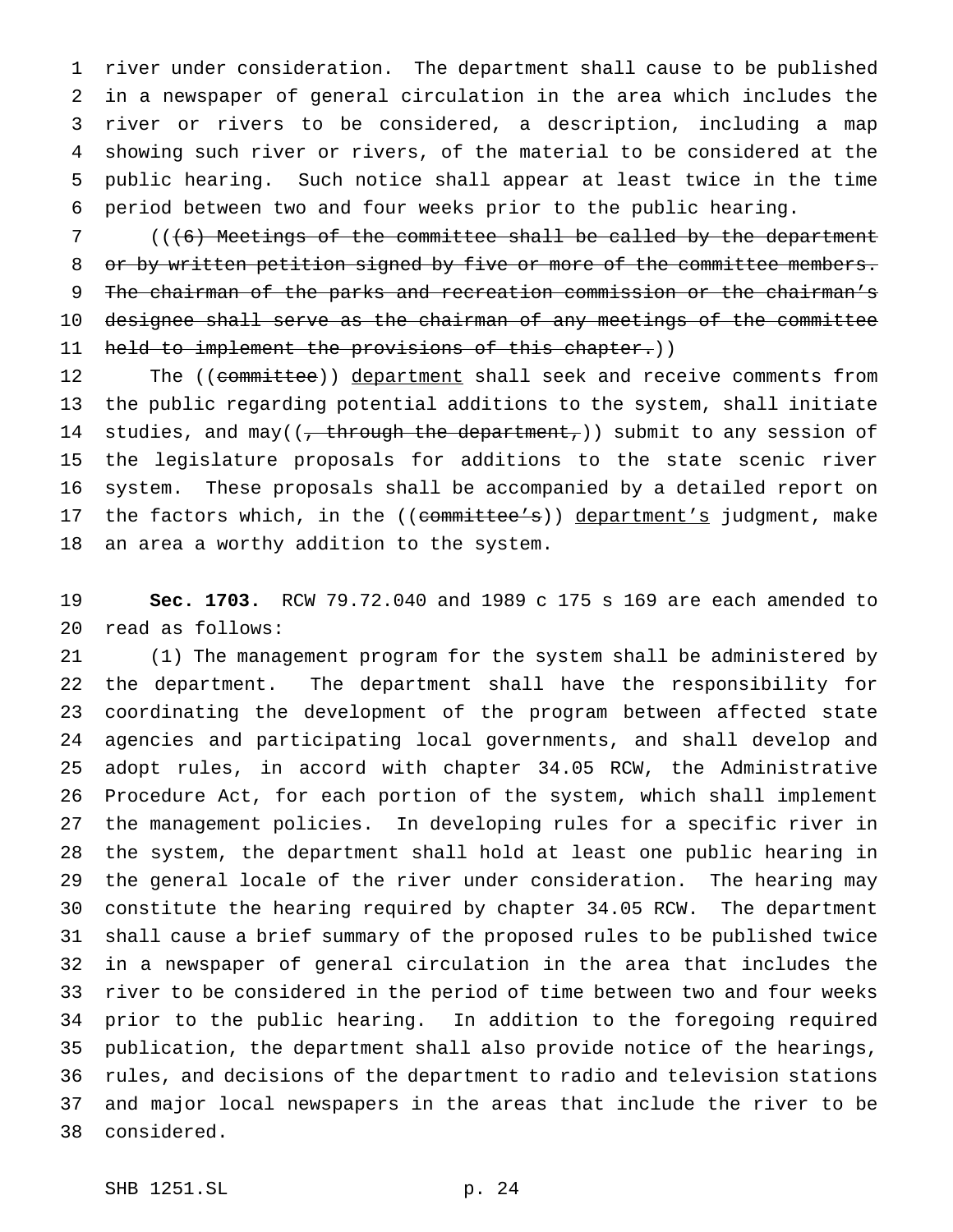(2) In addition to any other powers granted to carry out the intent 2 of this chapter, the department is authorized( $\frac{1}{2}$  subject to approval by 3 majority vote of the members of the committee,)) to: (a) Purchase, within the river area, real property in fee or any lesser right or interest in real property including, but not limited to scenic easements and future development rights, visual corridors, wildlife habitats, unique ecological areas, historical sites, camping and picnic areas, boat launching sites, and/or easements abutting the river for the purpose of preserving or enhancing the river or facilitating the use of the river by the public for fishing, boating and other water related activities; and (b) purchase, outside of a river area, public access to the river area.

 The right of eminent domain shall not be utilized in any purchase made pursuant to this section.

 (3) The department is further authorized to: (a) Acquire by gift, devise, grant, or dedication the fee, an option to purchase, a right of first refusal or any other lesser right or interest in real property and upon acquisition such real property shall be held and managed within the scenic river system; and (b) accept grants, contributions, or funds from any agency, public or private, or individual for the purposes of this chapter.

 (4) The department is hereby vested with the power to obtain injunctions and other appropriate relief against violations of any provisions of this chapter and any rules adopted under this section or agreements made under the provisions of this chapter.

 **Sec. 1704.** RCW 79.72.050 and 1977 ex.s. c 161 s 5 are each amended to read as follows:

 (1) All state government agencies and local governments are hereby directed to pursue policies with regard to their respective activities, functions, powers, and duties which are designed to conserve and enhance the conditions of rivers which have been included in the system, in accordance with the management policies and the rules and regulations adopted by the department for such rivers. Local agencies are directed to pursue such policies with respect to all lands in the river area owned or leased by such local agencies. Nothing in this chapter shall authorize the modification of a shoreline management plan adopted by a local government and approved by the state pursuant to chapter 90.58 RCW without the approval of the department of ecology and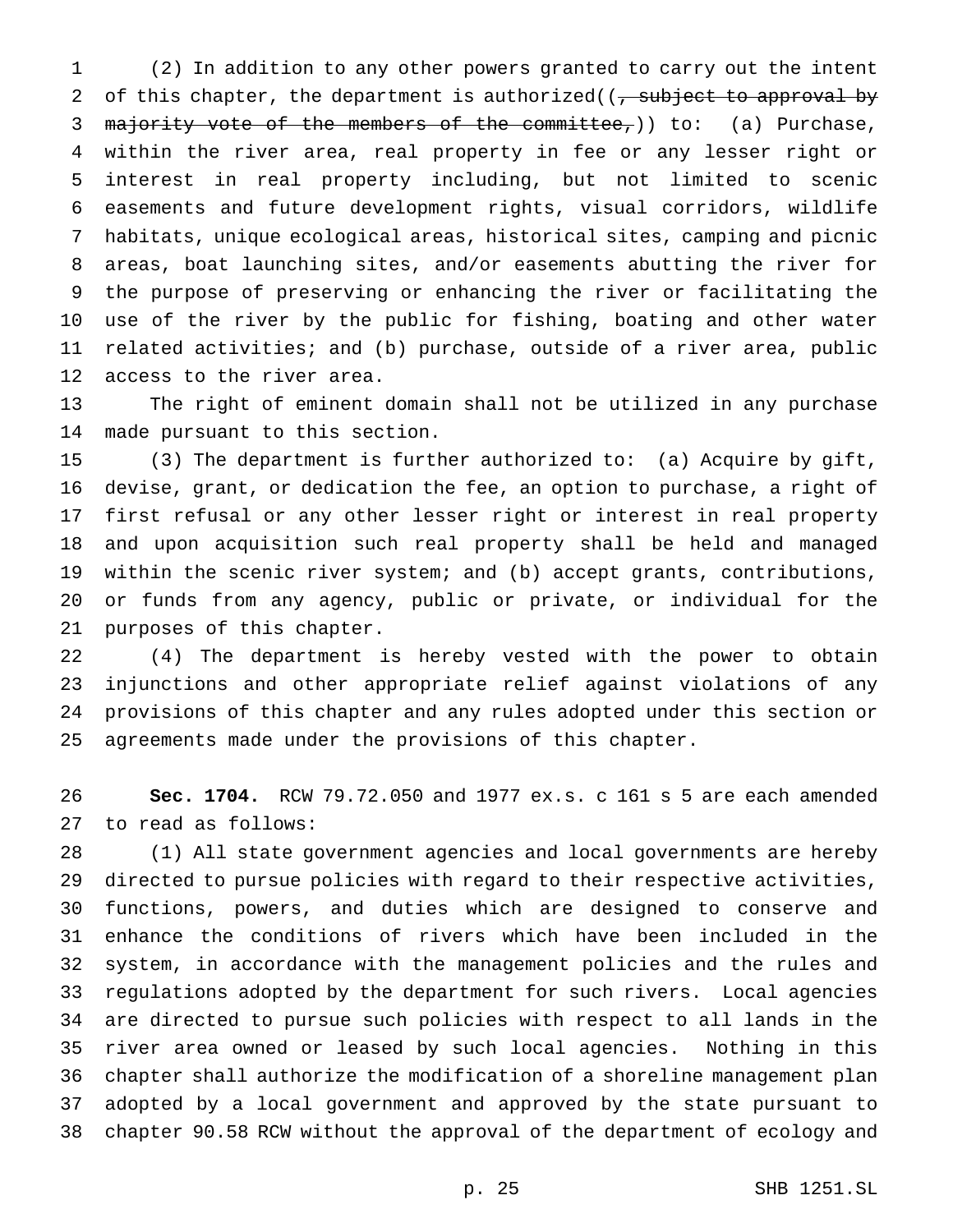local government. The policies adopted pursuant to this chapter shall be integrated, as fully as possible, with those of the shoreline management act of 1971.

 (2) Nothing in this chapter shall grant to the ((committee of 5 participating agencies or the)) department the power to restrict the use of private land without either the specific written consent of the owner thereof or the acquisition of rights in real property authorized by RCW 79.72.040.

 (3) Nothing in this chapter shall prohibit the department of natural resources from exercising its full responsibilities and obligations for the management of state trust lands.

# **PART 18**

#### **DEPARTMENT OF CORRECTIONS COMMITTEES**

 NEW SECTION. **Sec. 1801.** By July 1, 1999, the secretary of corrections shall abolish the work release advisory committee, the Pierce county advisory committee, the Moses Lake search committee, the Spokane search committee, the Bremerton advisory committee, the Kitsap county work release facility analysis and site evaluation committee, the Wenatchee search committee, the Snohomish siting committee, and the Airway Heights corrections center correctional industries advisory board.

- 
- 

#### **PART 19**

#### **LAKES HEALTH PLAN COMMITTEE**

- NEW SECTION. **Sec. 1901.** 1996 c 316 s 2 (uncodified) is repealed.
- 

## **PART 20**

# **LOWER COLUMBIA RIVER BISTATE STEERING COMMITTEE**

 NEW SECTION. **Sec. 2001.** The bistate steering committee created in section 302(28)(a), chapter 16, Laws of 1990 1st ex. sess. is abolished.

# **PART 21**

## **COMMUNITY DIVERSIFICATION PROGRAM ADVISORY COMMITTEE**

# SHB 1251.SL p. 26